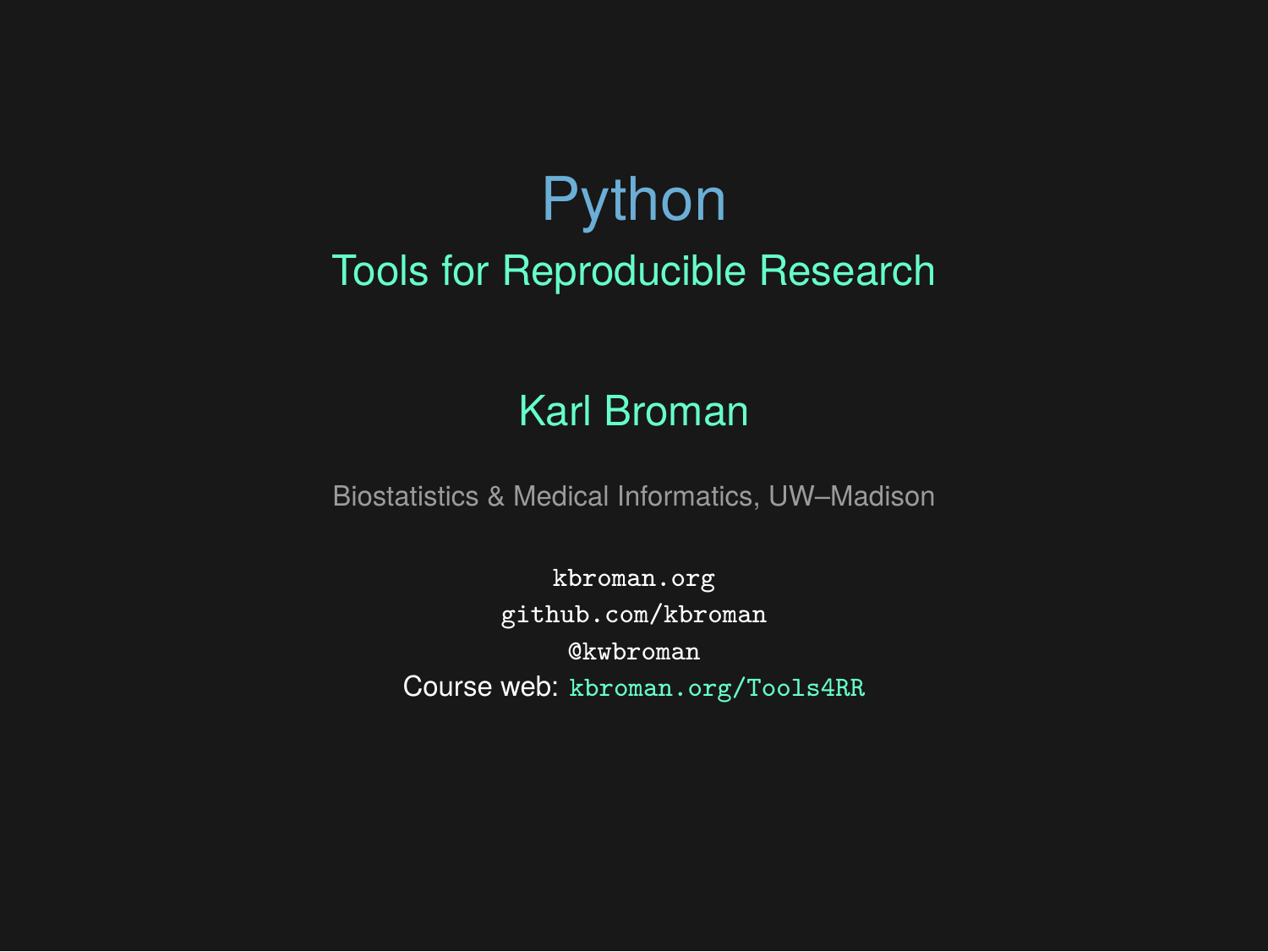# Why python?

- $\blacktriangleright$  Manipulating data files
- ▶ Simulations using others' programs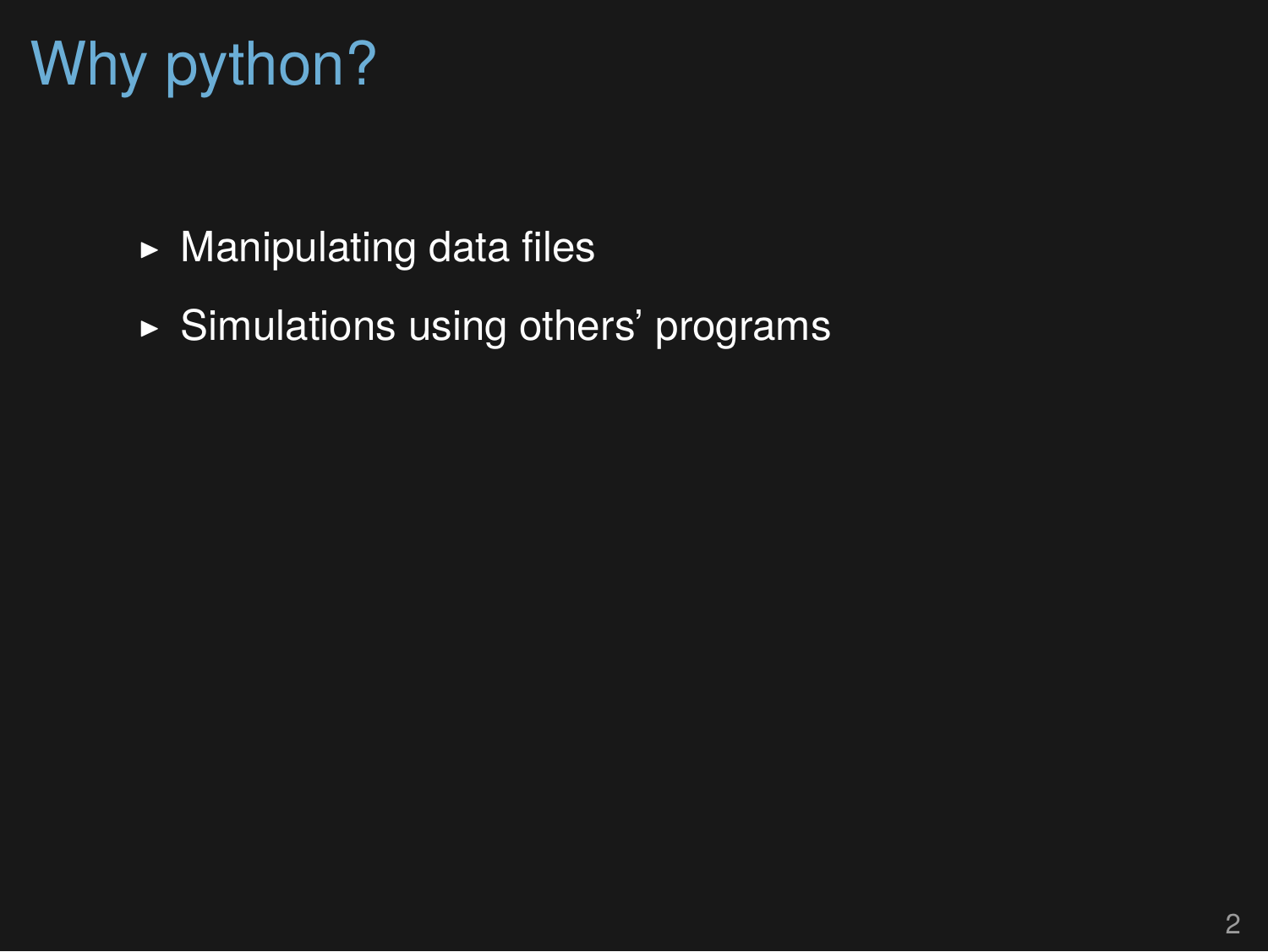# Why python?

- $\blacktriangleright$  Manipulating data files
- ▶ Simulations using others' programs
- $\triangleright$  Web-related stuff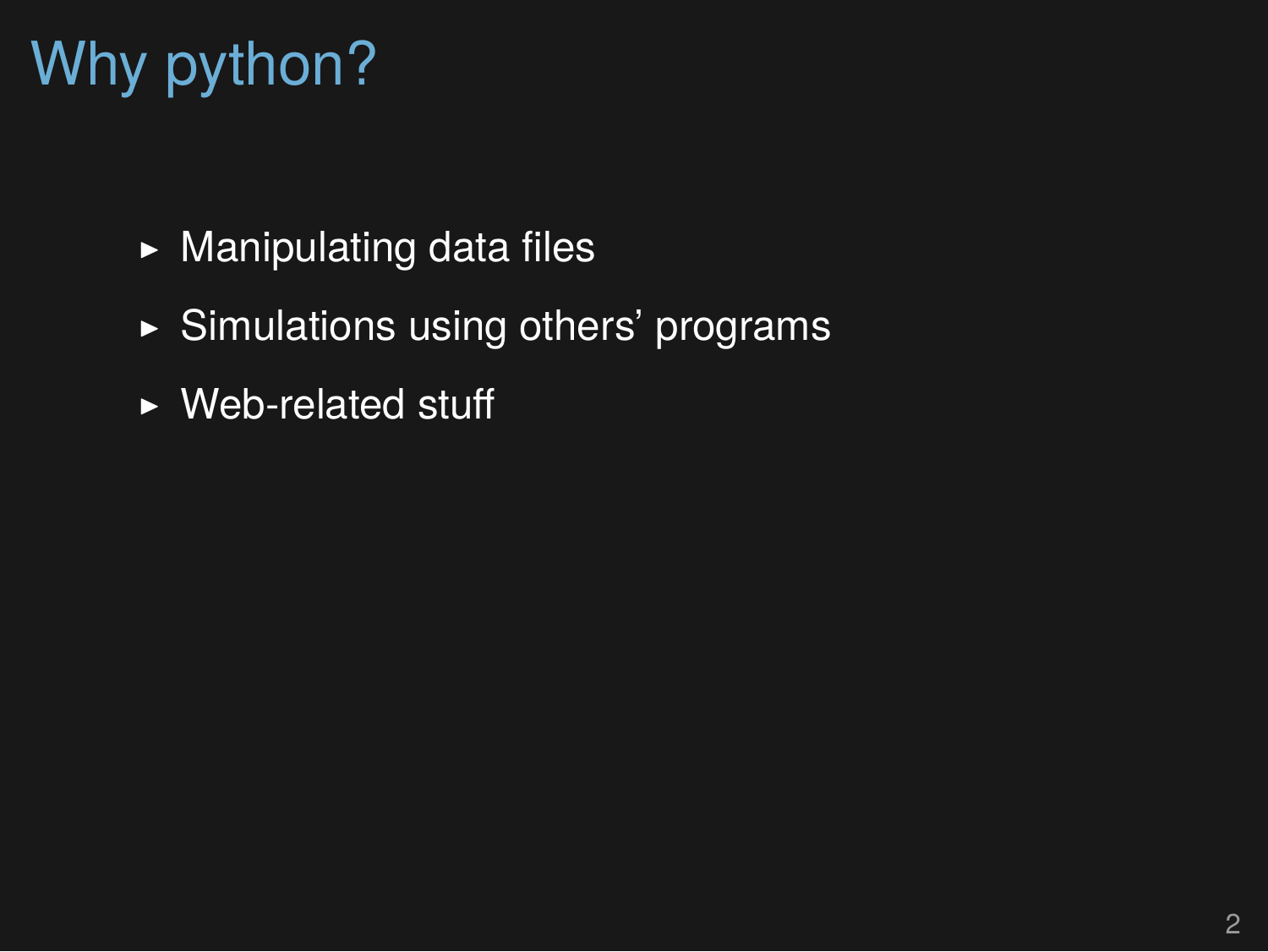# Why python?

- $\blacktriangleright$  Manipulating data files
- $\triangleright$  Simulations using others' programs
- ▶ Web-related stuff
- $\triangleright$  Alternative to R for data analysis and graphics
- ▶ Jupyter notebooks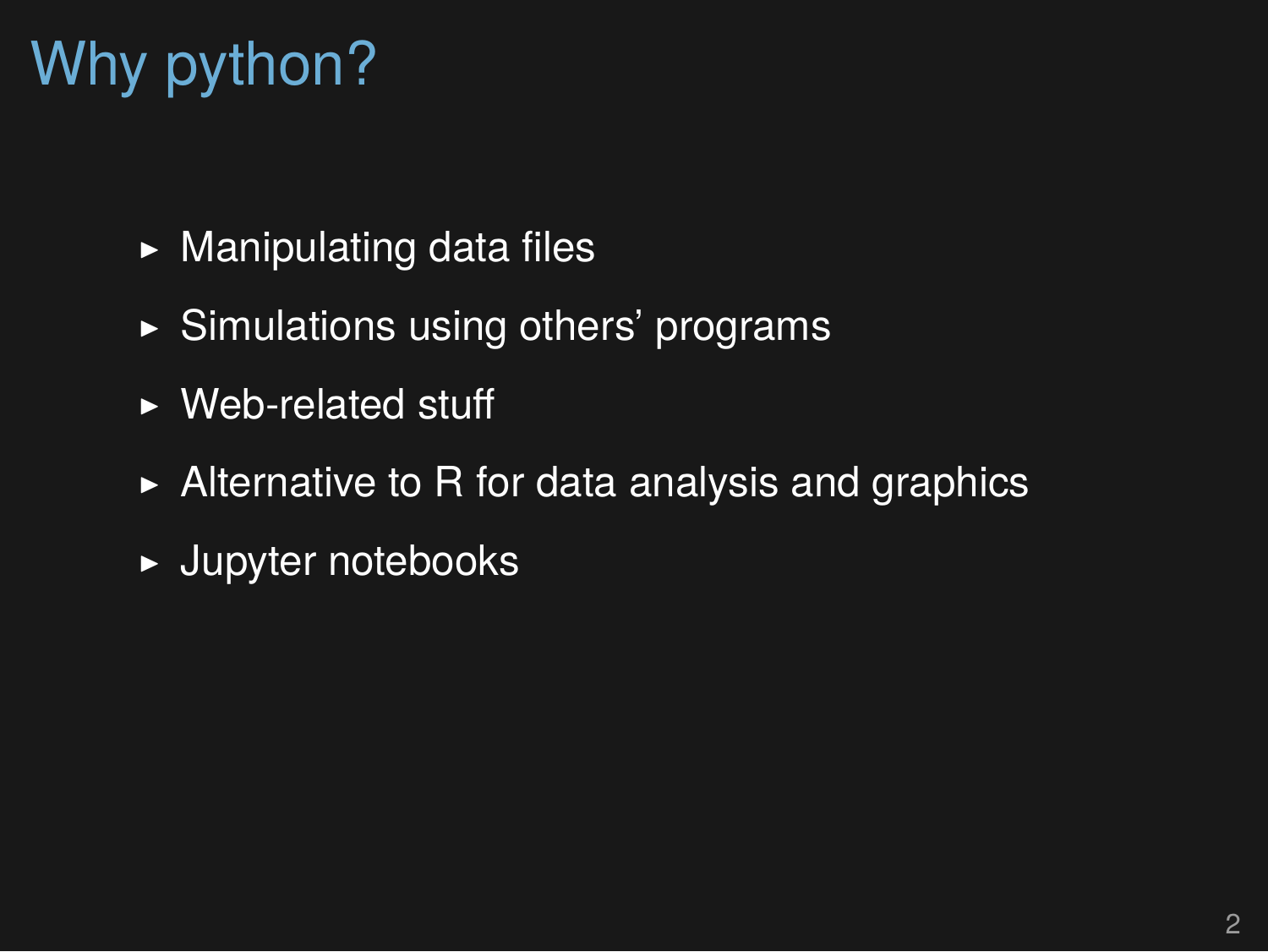## Python 2 vs Python 3

- $\blacktriangleright$  Many people are using Python version 2.7
- ▶ Python 3 was introduced in 2008
	- A number of large changes
	- Some important Python programs haven't been ported
	- Few people seem to be using it day-to-day
- $\blacktriangleright$  Ideally, go straight for Python 3
	- But be aware of differences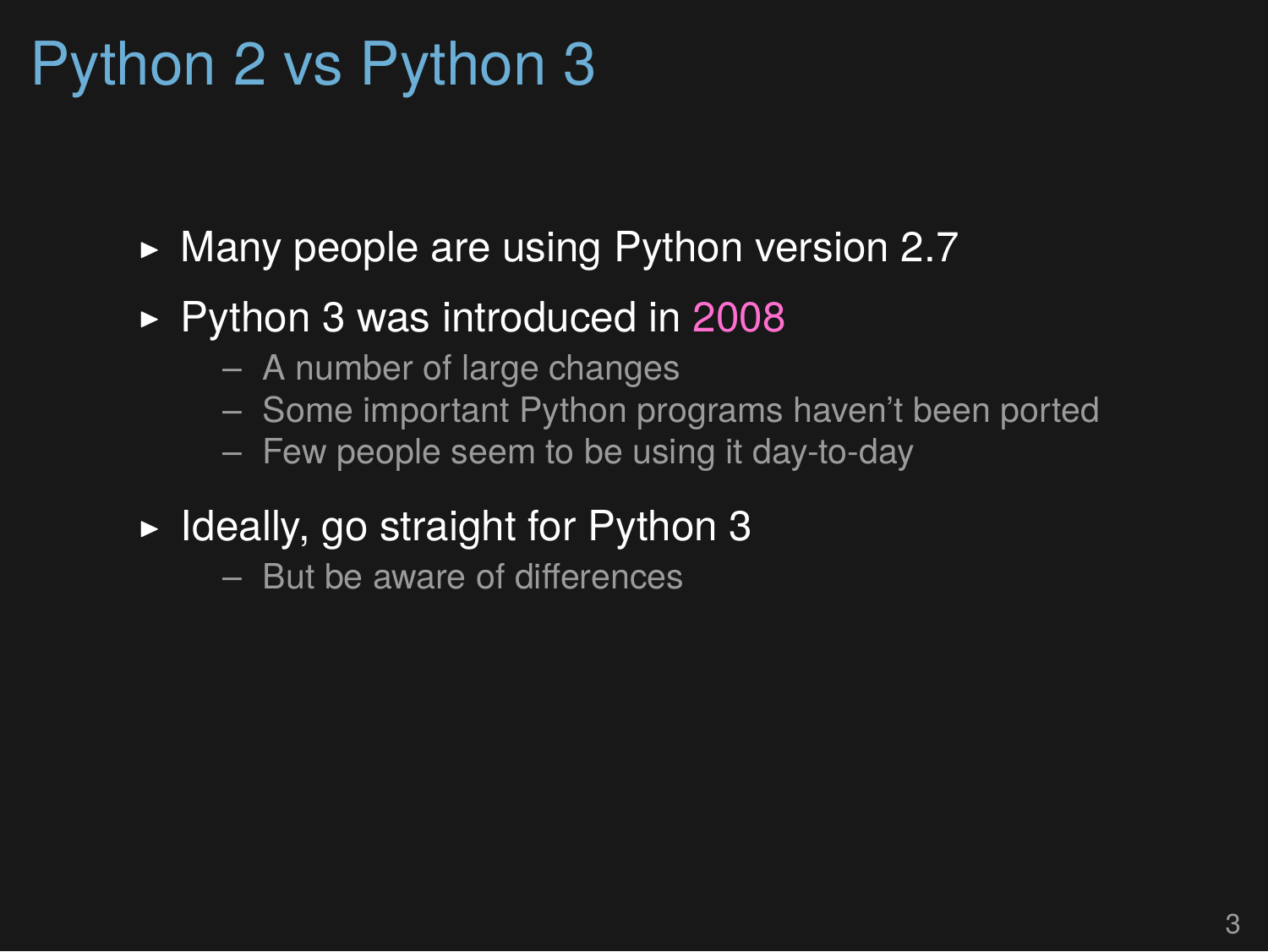# Installing Python

- ▶ On Mac or Unix, Python 2 should be pre-installed python --version
- ► For Windows (or to be current, or to alternate between Python 2 and 3), install Anaconda Includes NumPy, SciPy, Pandas, iPython, Matplotlib, …

continuum.io/downloads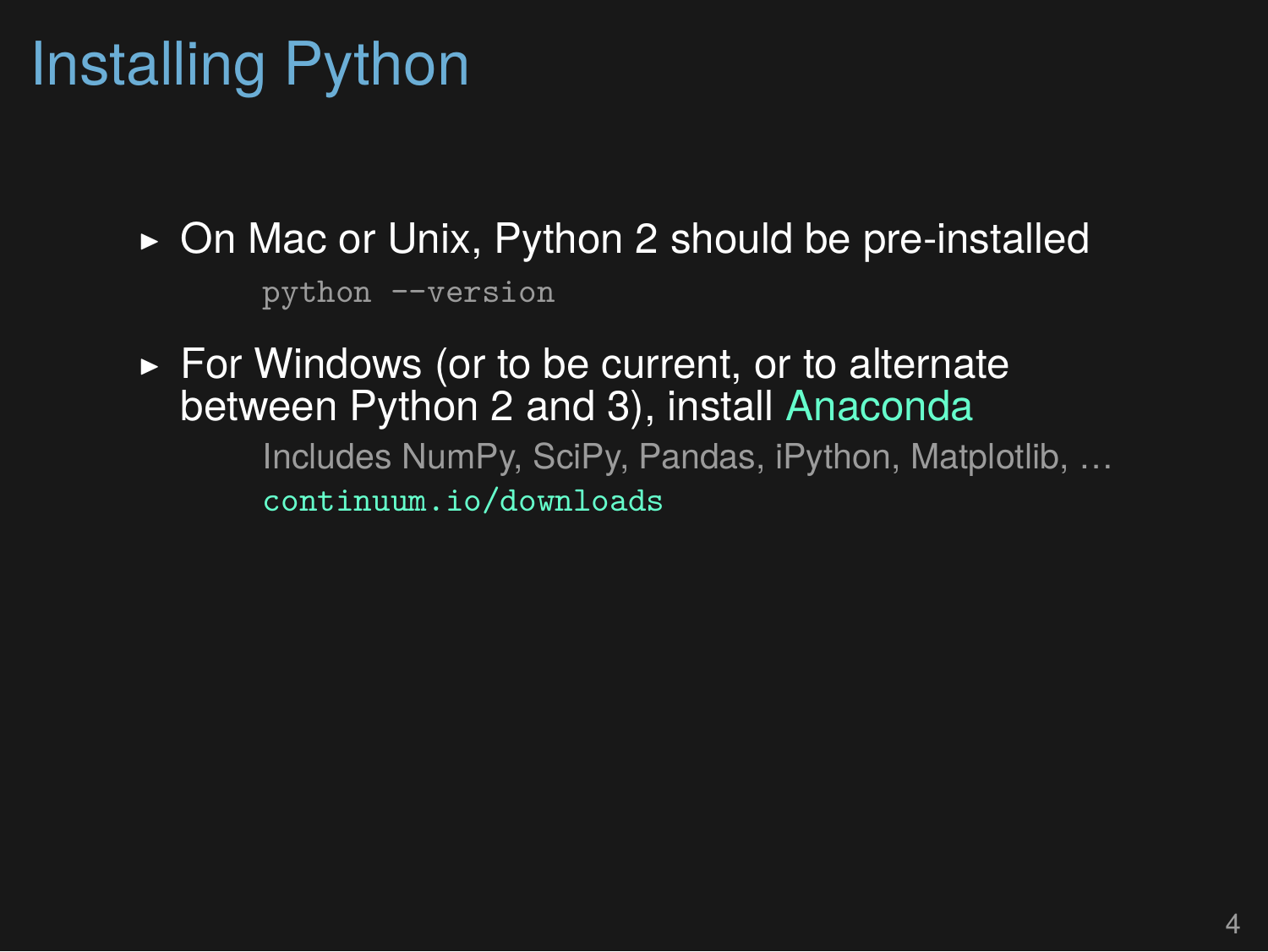## Learning a new language

- ▶ Find a good book
- $\blacktriangleright$  Have good example tasks/problems
- ▶ Play around
- $\triangleright$  Force yourself to use the new language
- $\triangleright$  Develop a script illustrating different language features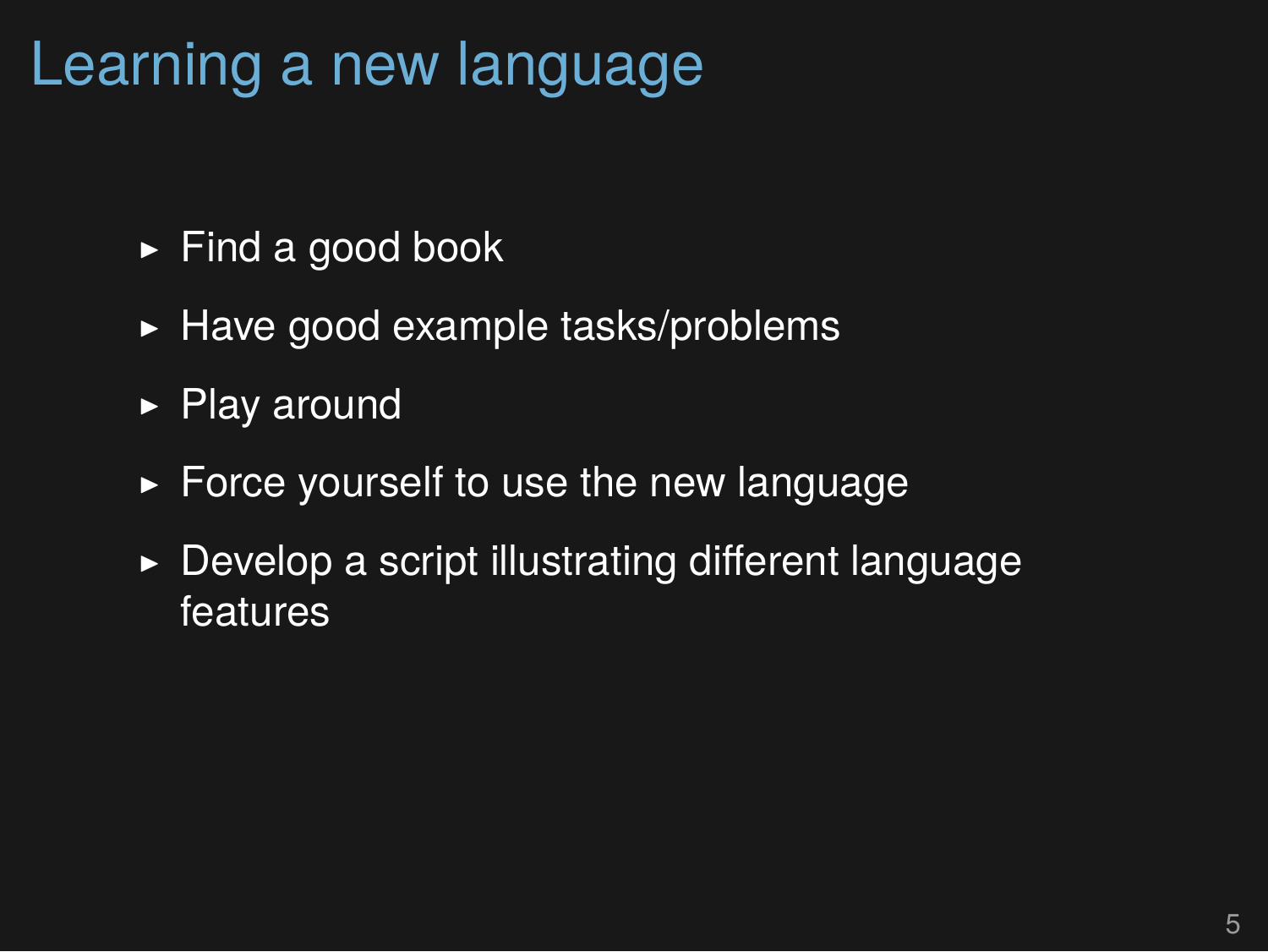## Into the thick of it

Learn Python through one example

markers.txt families.txt *−→* data.gen genotypes.txt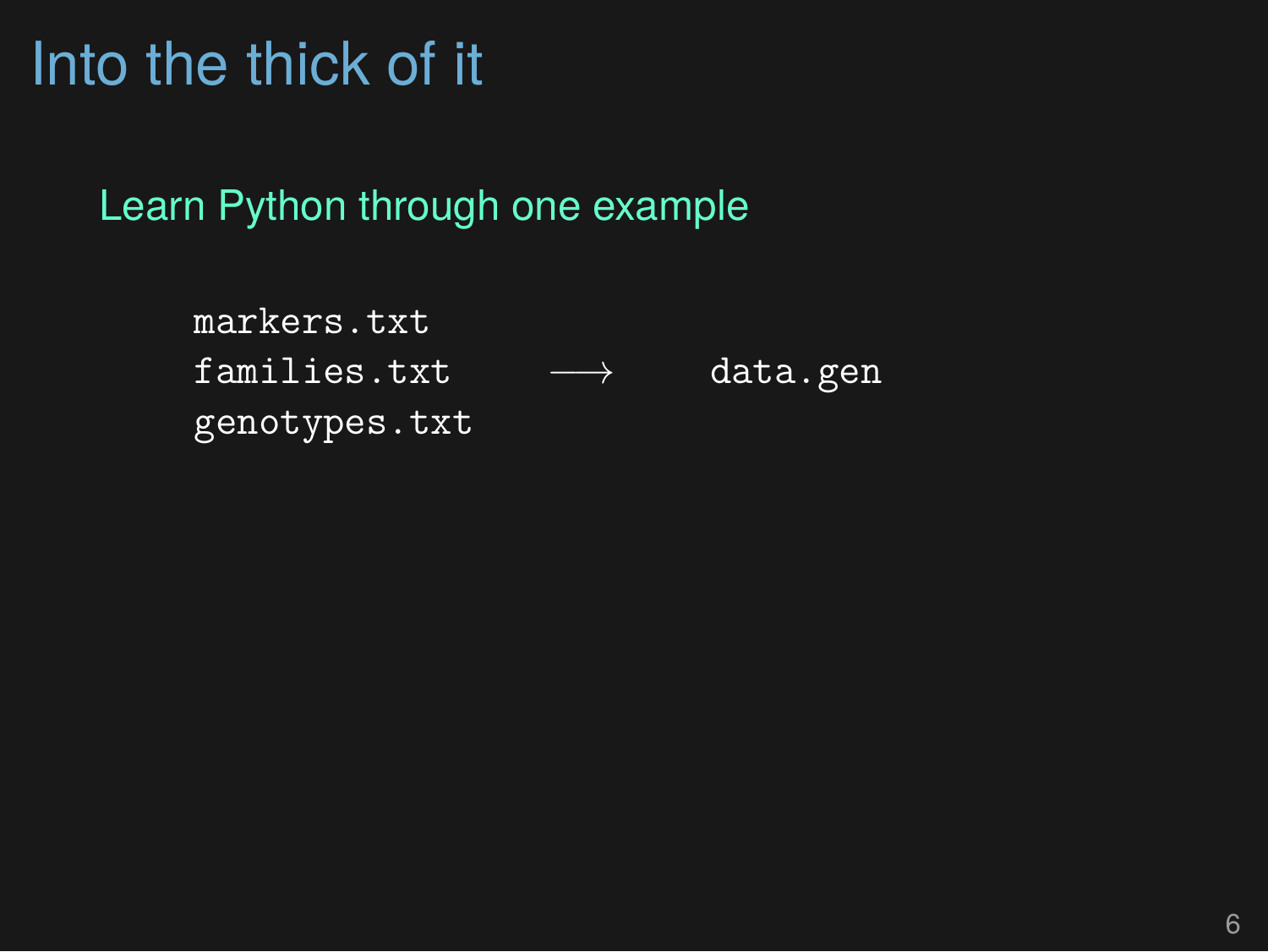## Input: markers.txt

| D20S103  |  |
|----------|--|
| D20S482  |  |
| D20S851  |  |
| D20S604  |  |
| D20S1143 |  |
| D20S470  |  |
| D20S477  |  |
| D20S478  |  |
| D20S481  |  |
| D20S159  |  |
| D20S480  |  |
| D20S451  |  |
| D20S171  |  |
| D20S164  |  |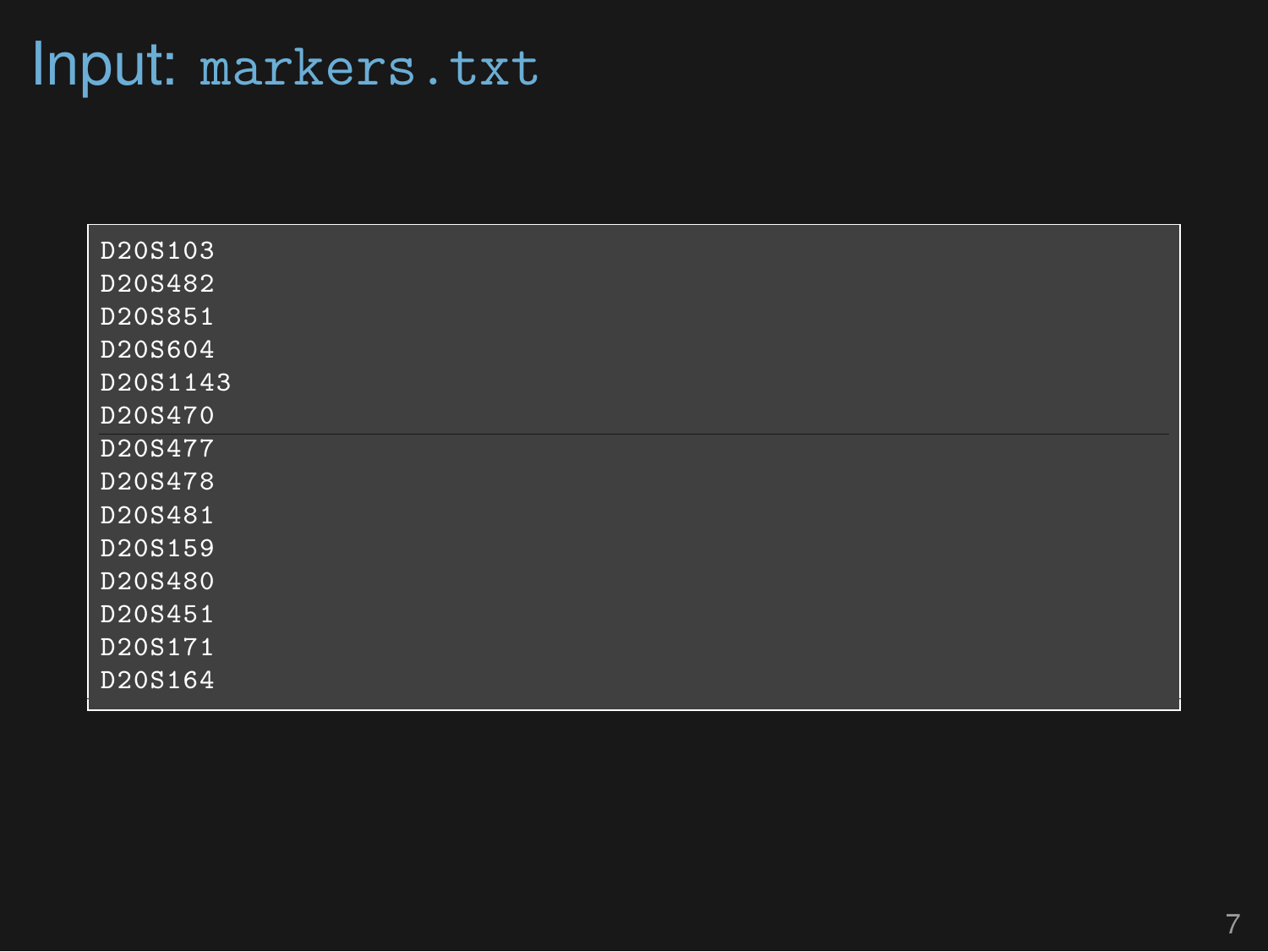## Input: families.txt

|                | Family Individual Father Mother Sex |                |                |                |  |
|----------------|-------------------------------------|----------------|----------------|----------------|--|
|                | 1                                   | $\mathbf 0$    | $\mathbf 0$    | $\mathbf{1}$   |  |
|                | $\overline{2}$                      | $\overline{0}$ | $\mathbf 0$    | $\overline{2}$ |  |
|                | 3                                   | $\mathbf{1}$   | $\sqrt{2}$     | 1              |  |
|                | $\overline{4}$                      | 1              | $\overline{2}$ | $\overline{2}$ |  |
|                | $5\phantom{.}$                      | $\mathbf{1}$   | $\overline{2}$ | $\overline{2}$ |  |
| $\overline{2}$ | $\mathbf{1}$                        | $\overline{0}$ | $\mathbf 0$    | $\overline{1}$ |  |
| $\overline{2}$ | $\overline{2}$                      | $\overline{0}$ | $\mathbf 0$    | $\overline{2}$ |  |
| $\overline{2}$ | 3                                   | 1              | $\overline{2}$ | 1              |  |
| $\overline{2}$ | 4                                   |                | $\overline{2}$ | 1              |  |
| 3              | 1                                   | $\overline{0}$ | $\mathbf 0$    | 1              |  |
| 3              | $\overline{2}$                      | $\overline{0}$ | $\mathbf 0$    | $\overline{2}$ |  |
| 3              | 3                                   | 1              | $\overline{2}$ | $\overline{2}$ |  |
| 3              | $\overline{4}$                      | 1              | $\sqrt{2}$     | $\overline{1}$ |  |
| 3              | 5                                   | 1              | $\overline{2}$ | $\overline{1}$ |  |
| 3              | $6\phantom{1}$                      | $\mathbf{1}$   | $\overline{2}$ | $\overline{2}$ |  |
|                |                                     |                |                |                |  |
|                |                                     |                |                |                |  |
|                |                                     |                |                |                |  |
| 5              | 6                                   |                | $\overline{2}$ | $\overline{2}$ |  |
| 5              | $\overline{7}$                      |                | 2              | 1              |  |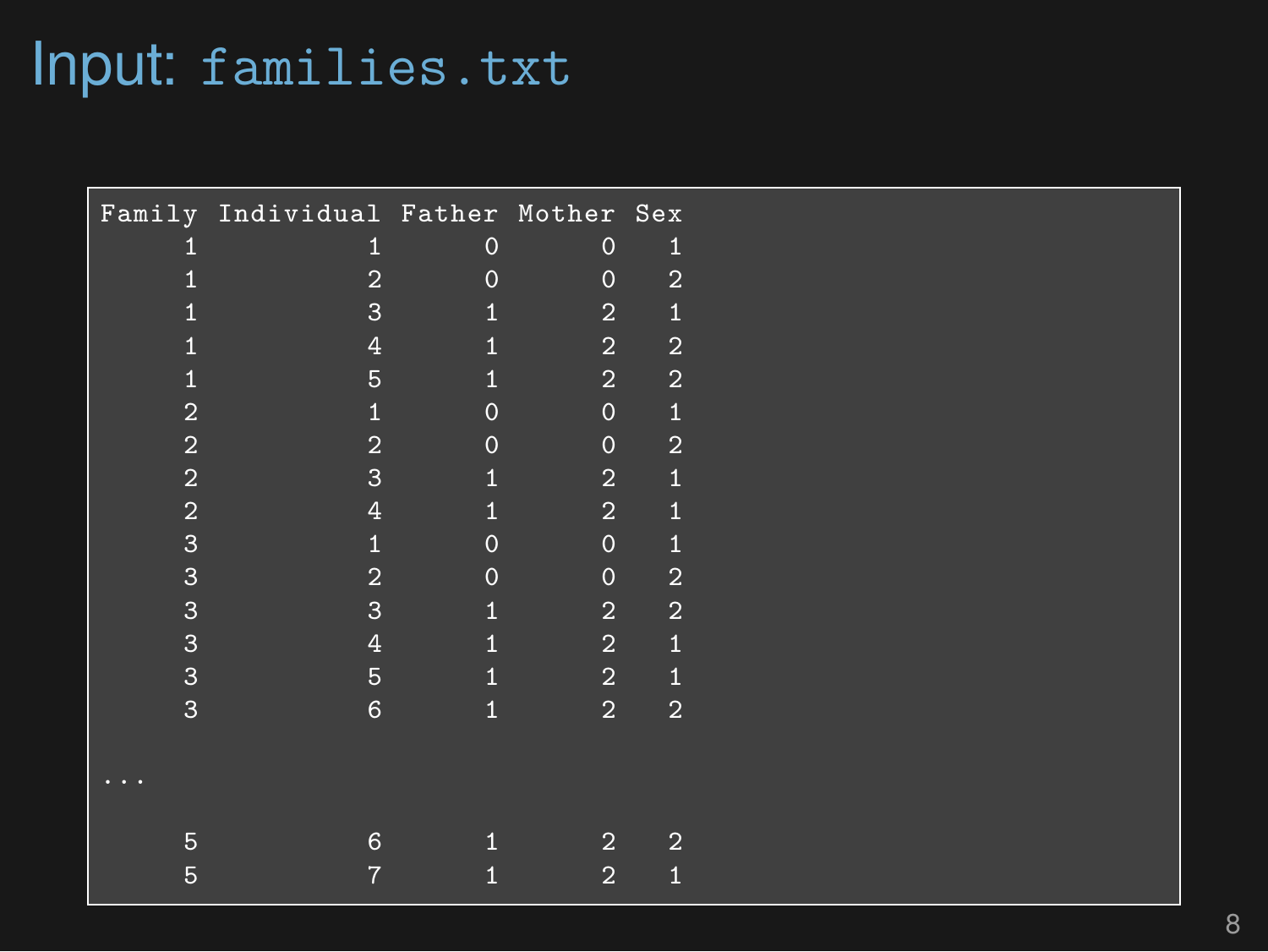# Input: genotypes.txt

| Marker   | $1 - 1$ | $1-2$                                      | $1 - 3$ | $1 - 4$        | $1-5$ $2-1$ $2-2$   |                                                   | $\cdots$ |
|----------|---------|--------------------------------------------|---------|----------------|---------------------|---------------------------------------------------|----------|
| D20S103  |         | 100/98 98/98                               |         | 98/98          | 98/98 100/100100/96 |                                                   | $\cdots$ |
| D20S1143 |         | 176/172180/176176/180                      |         | <u>a sa sa</u> |                     | 172/180172/176172/172                             | $\ldots$ |
| D20S159  |         |                                            |         |                |                     | 350/358366/354350/354350/354358/366354/350366/354 | $\ldots$ |
| D20S164  |         |                                            |         |                |                     | 191/207207/207215/191215/207191/207207/215        | $\ldots$ |
| D20S171  |         |                                            |         |                |                     | 141/135141/137141/141141/137135/137141/139143/135 | $\ldots$ |
| D20S451  |         |                                            |         |                |                     | 324/308320/316324/316308/320 308/324312/316       | $\ldots$ |
| D20S470  |         |                                            |         |                |                     | 306/302302/306302/306306/302302/302302/294310/266 | $\cdots$ |
| D20S477  |         | 256/252260/252252/252 256/252256/252       |         |                |                     |                                                   | .        |
| D20S478  |         |                                            |         |                |                     | 267/263263/263263/263263/267255/271263/247        | $\cdots$ |
| D20S480  |         |                                            |         |                |                     | 304/284 304/284304/284296/296300/300              | $\ldots$ |
| D20S481  |         | 229/237241/237237/237229/237237/237245/245 |         |                |                     |                                                   | $\cdots$ |
| D20S482  |         |                                            |         |                |                     | 155/159159/167159/159155/167159/167147/155159/155 | $\ldots$ |
| D20S604  |         |                                            |         |                |                     | 147/143                                           | $\ldots$ |
| D20S851  |         | 132/140148/144132/144132/148132/148        |         |                |                     | 144/140                                           | .        |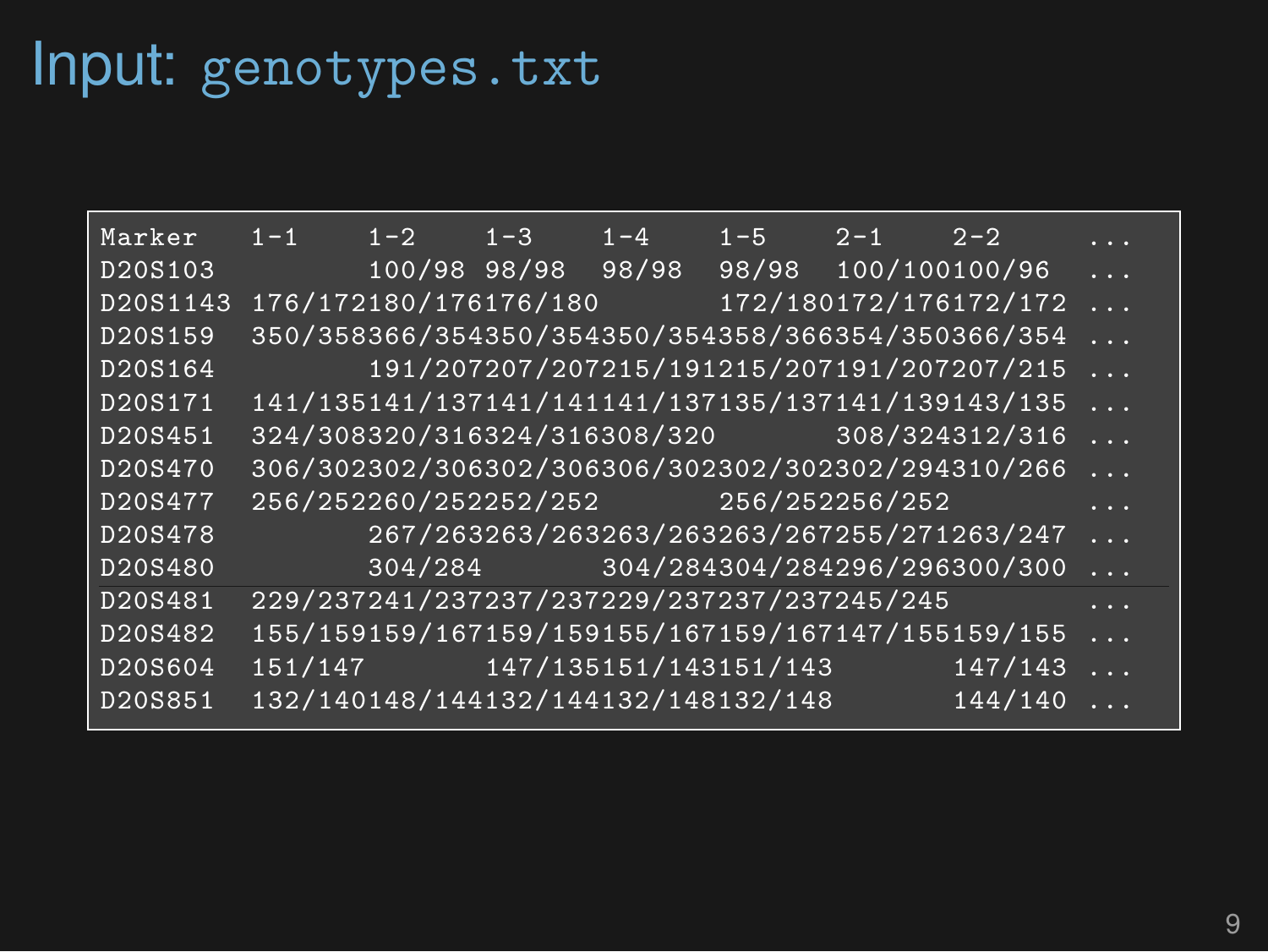### Output: data.gen

5 14 D20S103 D20S482 ... D20S171 D20S164 1 5 1 0 0 1 0 0 155 159 132 140 151 147 176 172 306 302 256 252 0 0 2 0 0 0 100 98 159 167 148 144 0 0 180 176 302 306 260 252 267 ...  $3 \t2 \t1 \t1$ 98 98 159 159 132 144 147 135 176 180 302 306 252 252 4 2 1 0 98 98 155 167 132 148 151 143 0 0 306 302 0 0 263 263 5 2 1 0 98 98 159 167 132 148 151 143 172 180 302 302 256 252 ... 2 4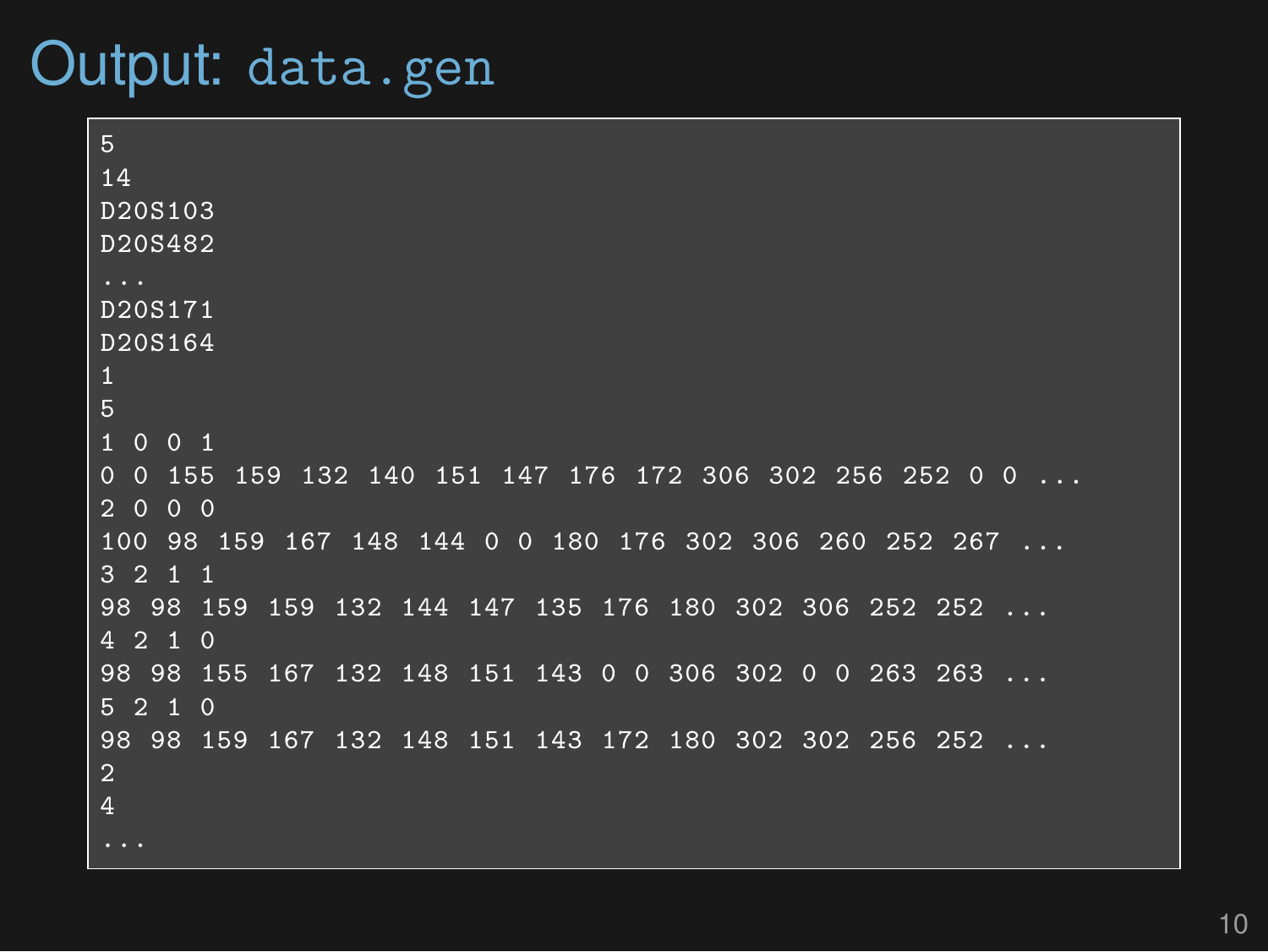## The top of the Python script

```
#!/usr/bin/env python
# Combine the data in "genotypes.txt", "markers.txt" and
# "families.txt" and convert them into a CRI-MAP .gen file
#
# This is the python 2 version
def read markers (filename):
  "Read an ordered list of marker names from a file."
  with open(filename , 'r') as f:
    lines = f.readlines()
  return [line.strip() for line in lines]
class Person:
  "Person class, to contain the data on a subject."
  def __init__ (self,family, id, dad, mom, sex):
    self.family = family
    s = h \mathbf{i} d = id
    self.dad = dad
    self.mom = mom
    self.sex = "0" if sex == "2" else sex # convert 1/2 -> 1/0
    self.famid = family + '-' + idself.gen = {}
```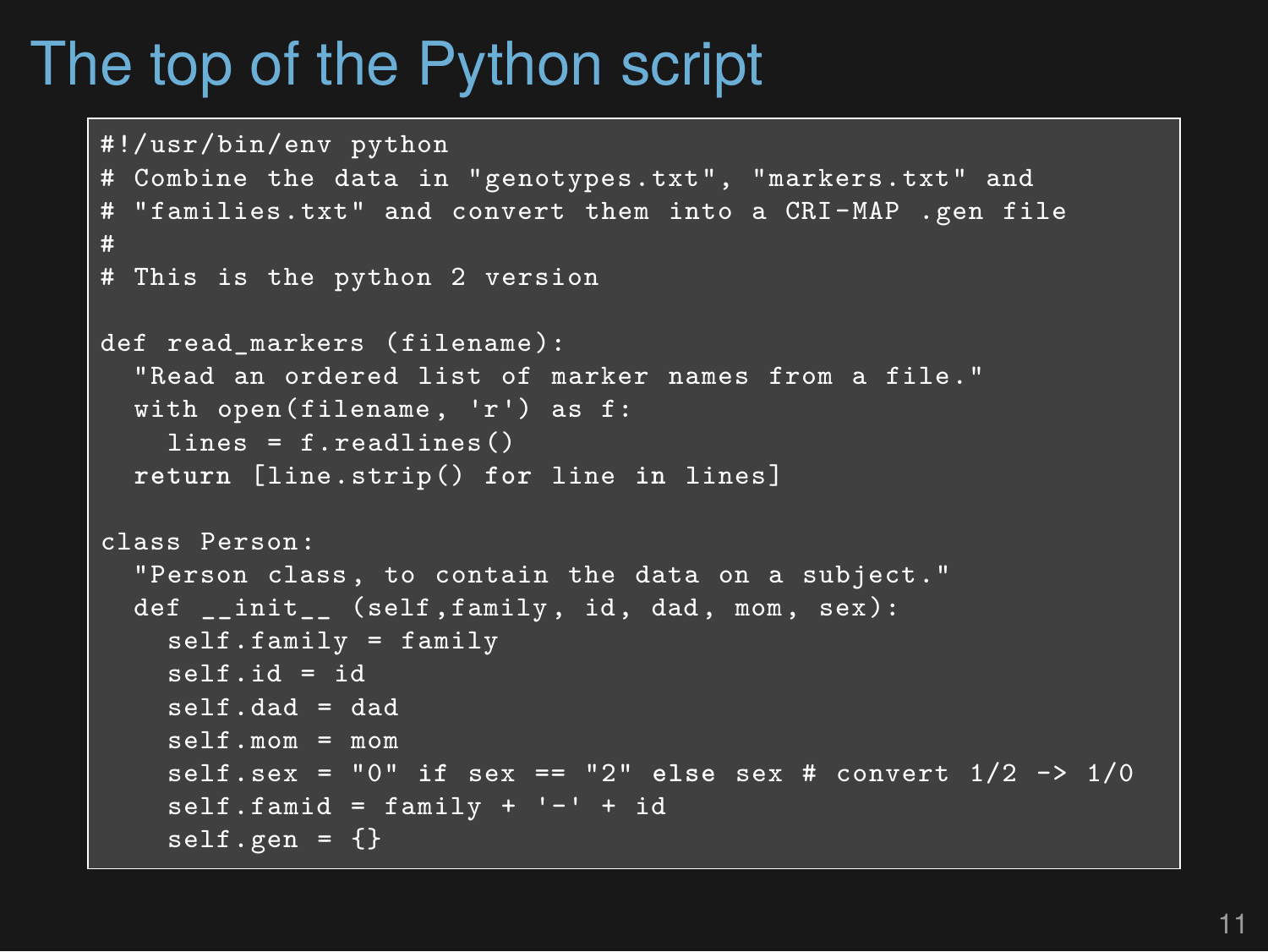## The bottom of the Python script

```
if name == 'main ':
 # file names
 gfile = "genotypes.txt" # genotype data
 mfile = "markers.txt" # list of markers , in order
 ffile = "families.txt" # family information
 ofile = "data.gen" # output file
 # read the data
 markers = read_markers(mfile)
 people = read_families(ffile)
 read_genotypes(gfile, people)
 # write the data
  write genfile(ofile, people, markers)
```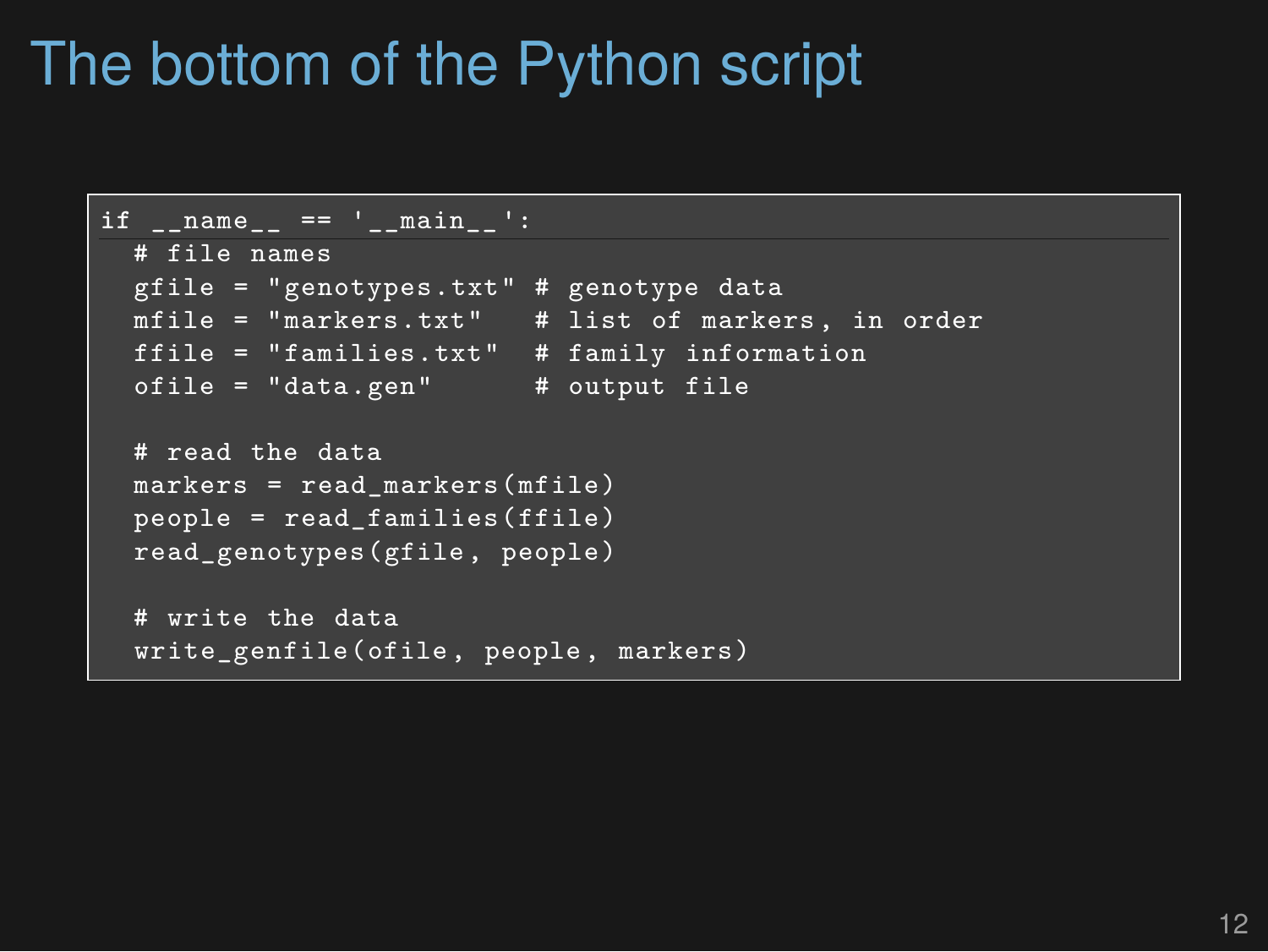## Write functions & modules not scripts

- $\triangleright$  Write a set of reusable functions
- ▶ Your code will be easier to read
- $\rightarrow$  You may actually reuse the code, this way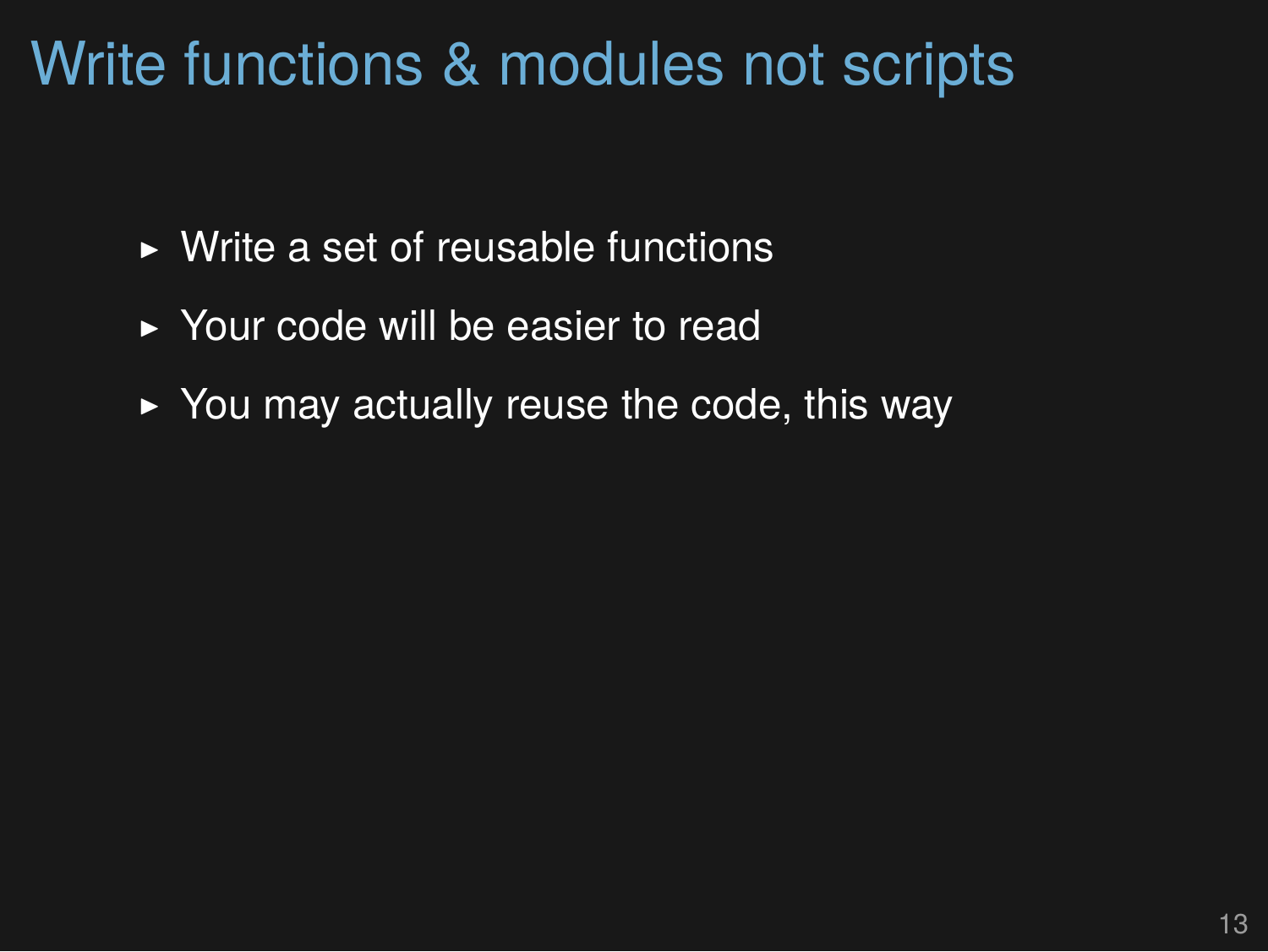## Try it out

\$ convert2.py \$ diff data.gen data save.gen

```
$ python # (or ipython)
>>> import convert2
>>> help(convert2)
>>> help(convert2.read_markers)
>>> markers = convert2.read_markers("markers.txt")
>>> markers[0]
>>> len(markers)
>>> markers[-1]
>>> markers[0:2]
>>> markers[0:-1]
>>> markers[5:]
>>> markers[:5]
>>> markers[0:7:2]
\frac{25}{2} quit() 14
```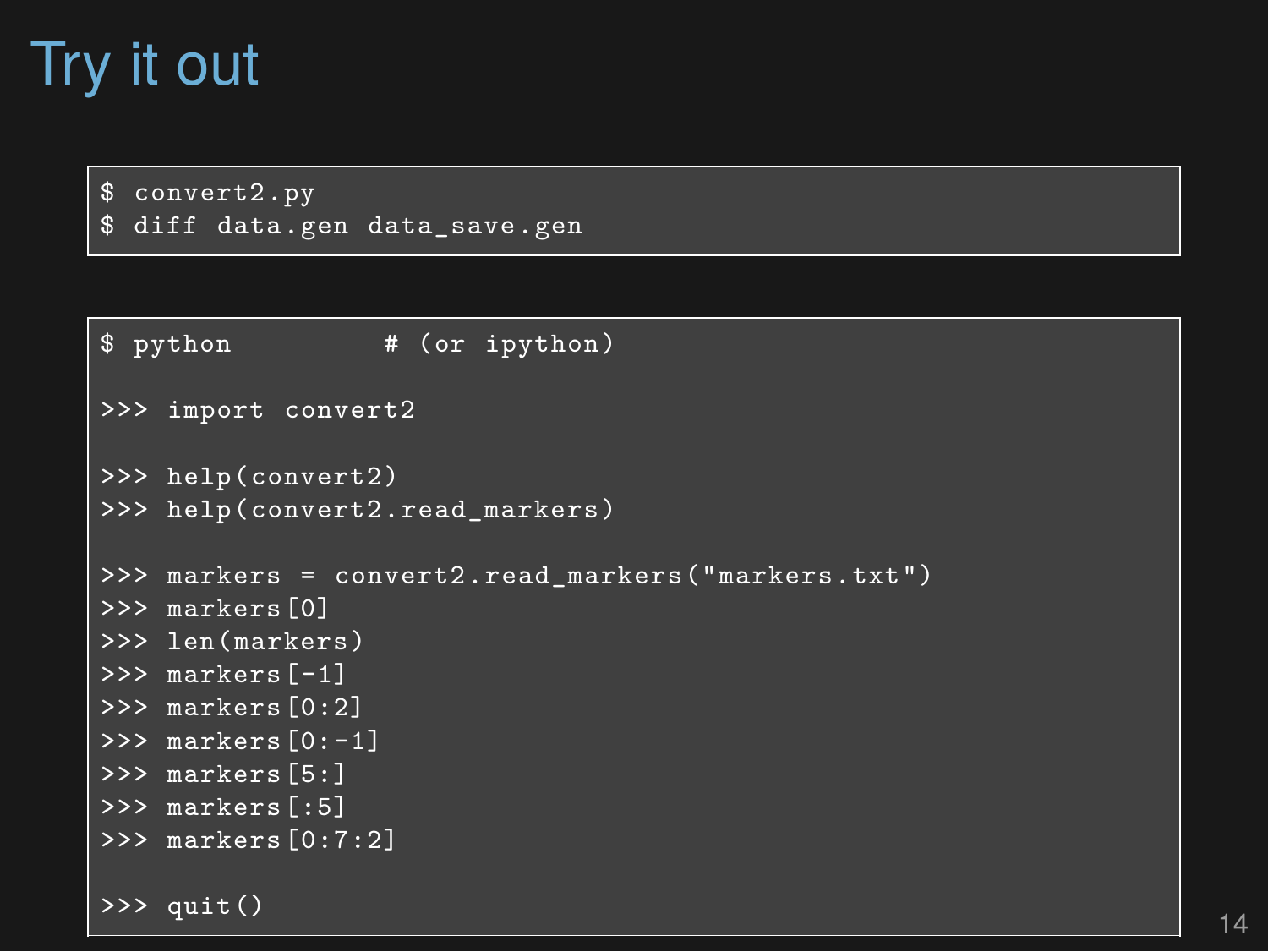## Read the marker names

```
def read markers (filename):
  "Read an ordered list of marker names from a file."
  with open(filename , 'r') as f:
    lines = f.readlines()return [line.strip() for line in lines]
```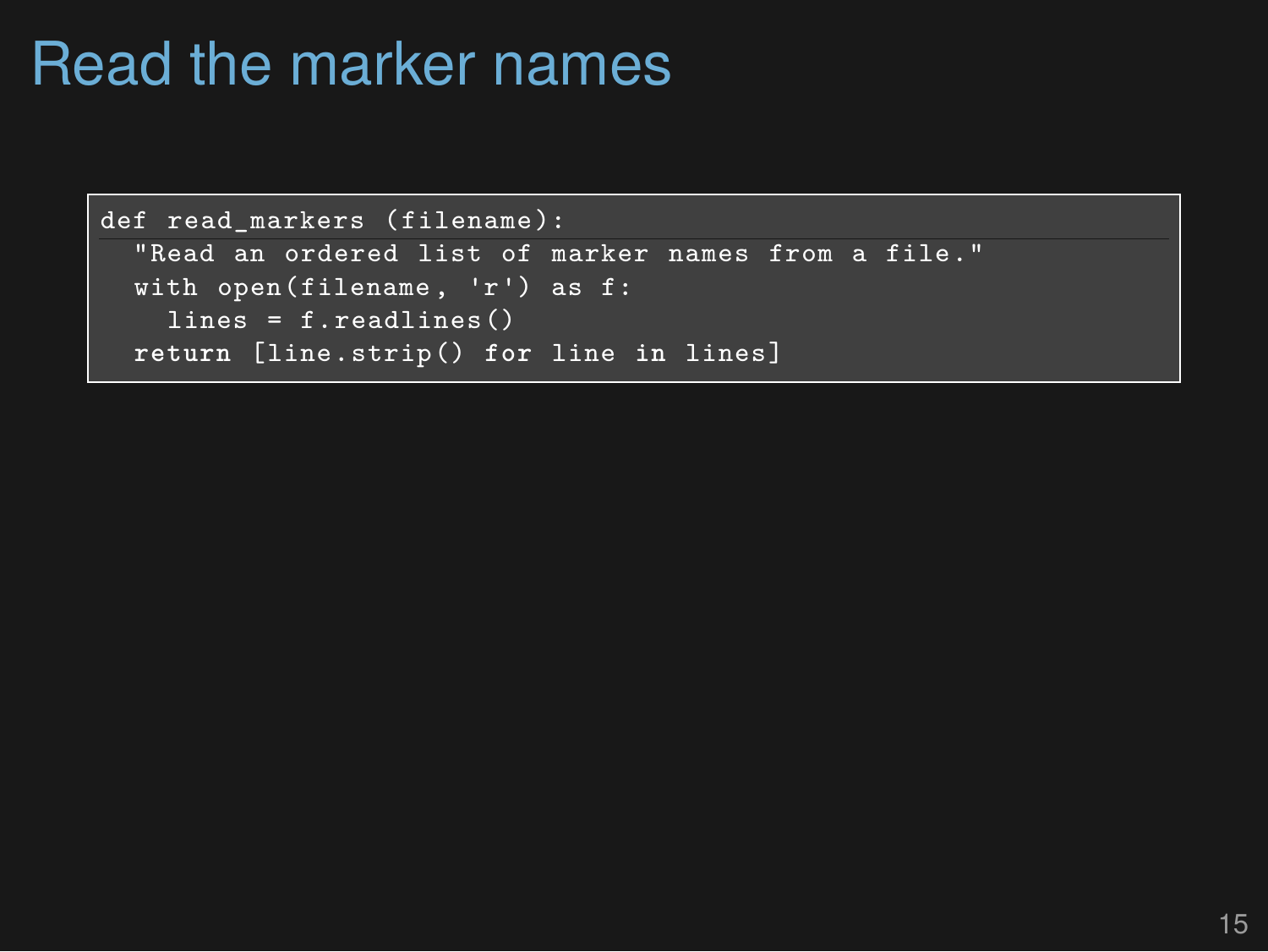#### class Person

```
class Person:
  "Person class, to contain the data on a subject."
  def __init__ (self, family, id, dad, mom, sex):
    self.family = family
    self_id = idself.dad = dad
    self.mom = mom
    self.sex = "0" if sex == "2" else sex # convert 1/2 -> 1/0
    self.famid = family + -1 + id
    \sqrt{\text{self}} \cdot \text{gen} = \{\}
```
#### Example use:

ind = Person("1", "3", "1", "2", "2")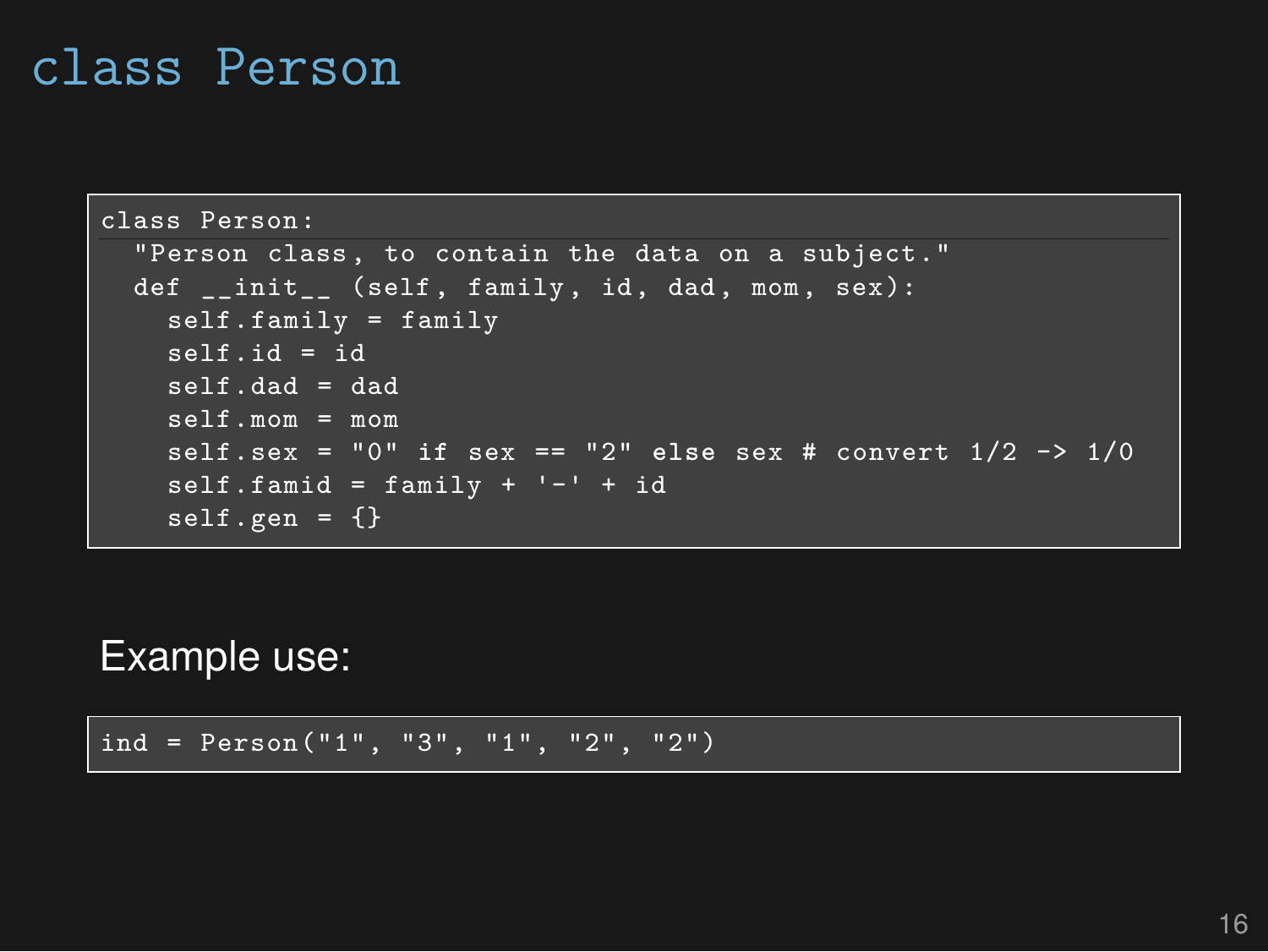#### read\_families

```
def read families (filename):
  "Read family info and return a hash of people."
  with open(filename , 'r') as file:
    file.readline() # header row
    people = \{\}for line in file:
      vals = line.strip().split()
      person = Person(vals[0],vals[1],vals[2],vals[3],vals[4])
      people[person.famid] = person
 return people
```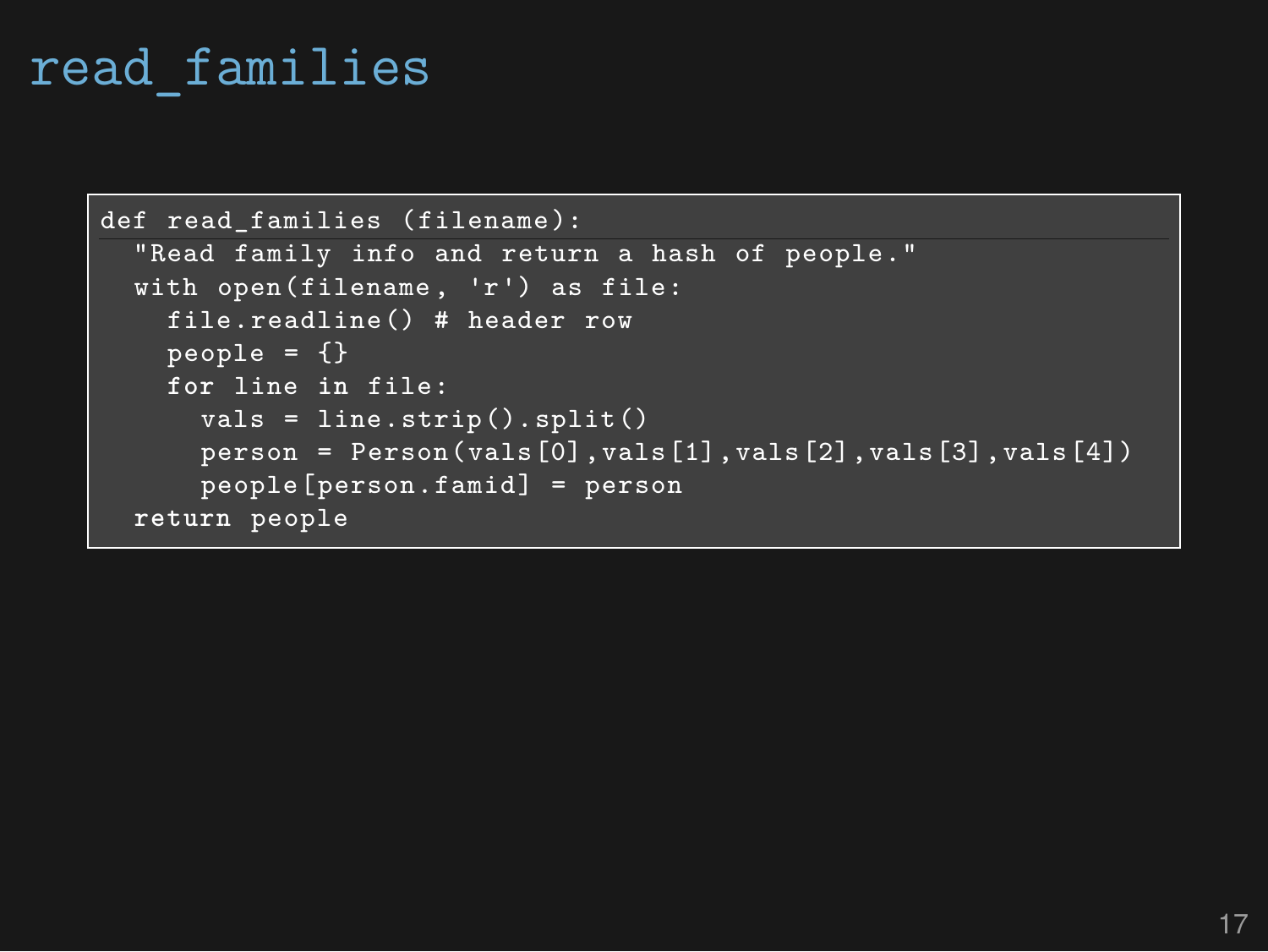### read\_genotypes

```
def parse_genotype (string):
  "Clean up string -> genotype"
  string = string.replace(' ', '')string = "0/0" if string == "" else string
 return string.replace('/', ' ')
def read genotypes (filename, people):
  "Read genotype data, fill in genotypes within people hash"
 with open(filename , 'r') as file:
    header = file.readline().strip().split()
    header = header[1:] # omit the first field, "Marker"
    for line in file:
      marker = line[:9].replace(' ', '')
      line = line[9:1]for i in range(len(header)):
        person = header[i]
        start = i*7people[person].gen[marker] = \sqrt{}parse_genotype(line[start:(start+7)])
```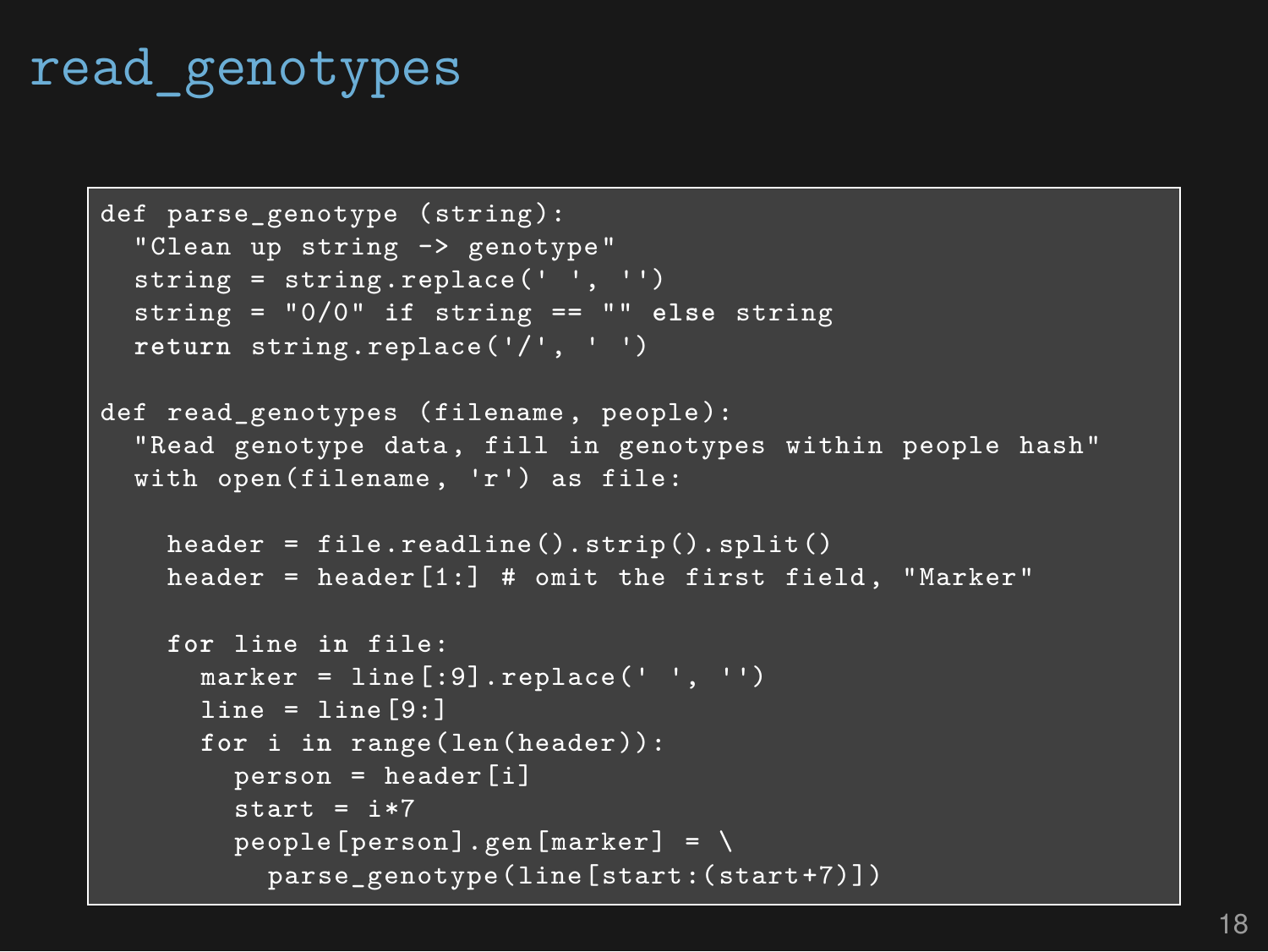## Some helper functions

```
def get families (people):
  "Return a vector of distinct families"
 return set([people[key].family for key in people])
def get_family_members (people, family):
  "Return a vector of famids for subjects within a family."
 return [key for key in people \
          if people[key].family == family]
def writeln (file, line, end="\n"):
  "Write a single line to a file."
 file.write(str(line) + end)
```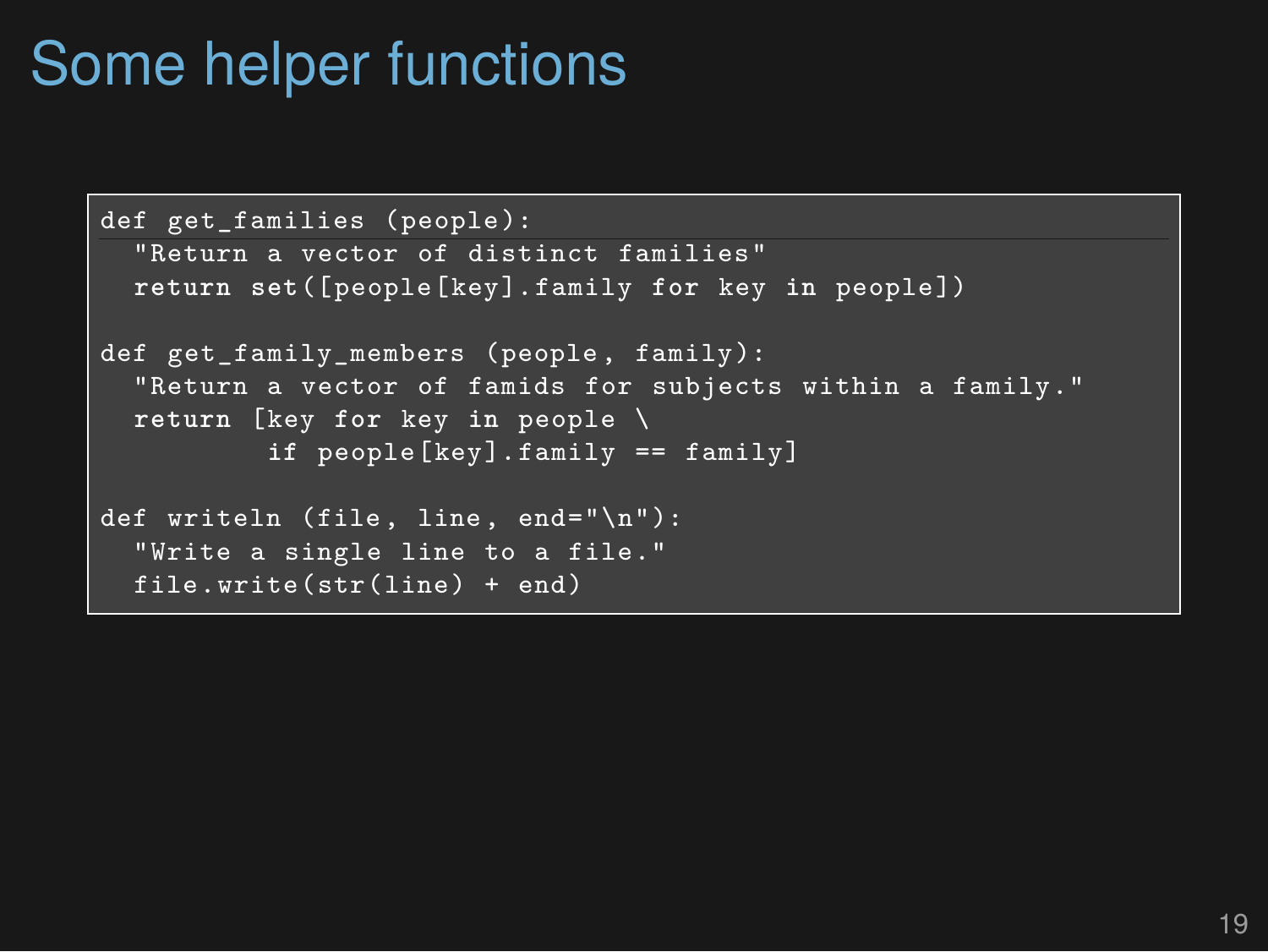#### write genfile

```
def write_genfile (filename , people, markers):
  "Write genotype data to a file, in CRI-MAP format."
  with open(filename , 'w') as file:
    families = sorted(get_families(people))
    writeln(file, len(families))
    writeln(file, len(markers))
    for marker in markers:
      writeln(file, marker)
    for family in families:
      writeln(file, family)
      members = sorted(get_family_members(people, family), \
                       key=lambda famid: int(people[famid].id))
      writeln(file, len(members))
      for famid in members:
        person = people[famid]
        writeln(file, "%s %s %s %s" % (person.id, \
                      person.mom, person.dad, person.sex))
        for marker in markers:
          writeln(file, person.gen[marker], " ")
        writeln(file, "")
```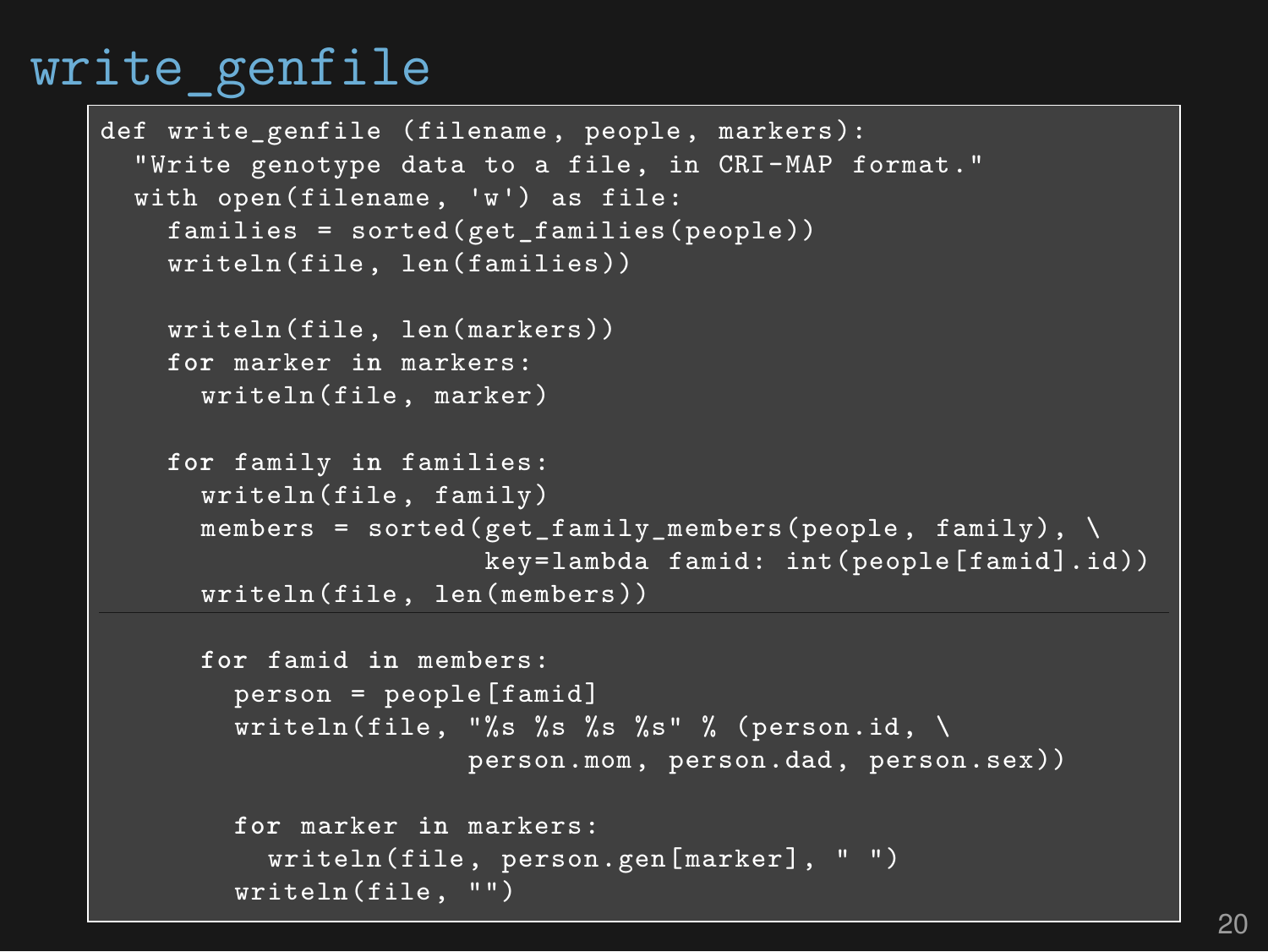## The bottom of the Python script

```
if name == 'main ':
 # file names
 gfile = "genotypes.txt" # genotype data
 mfile = "markers.txt" # list of markers , in order
 ffile = "families.txt" # family information
 ofile = "data.gen" # output file
 # read the data
 markers = read_markers(mfile)
 people = read_families(ffile)
 read_genotypes(gfile, people)
 # write the data
  write genfile(ofile, people, markers)
```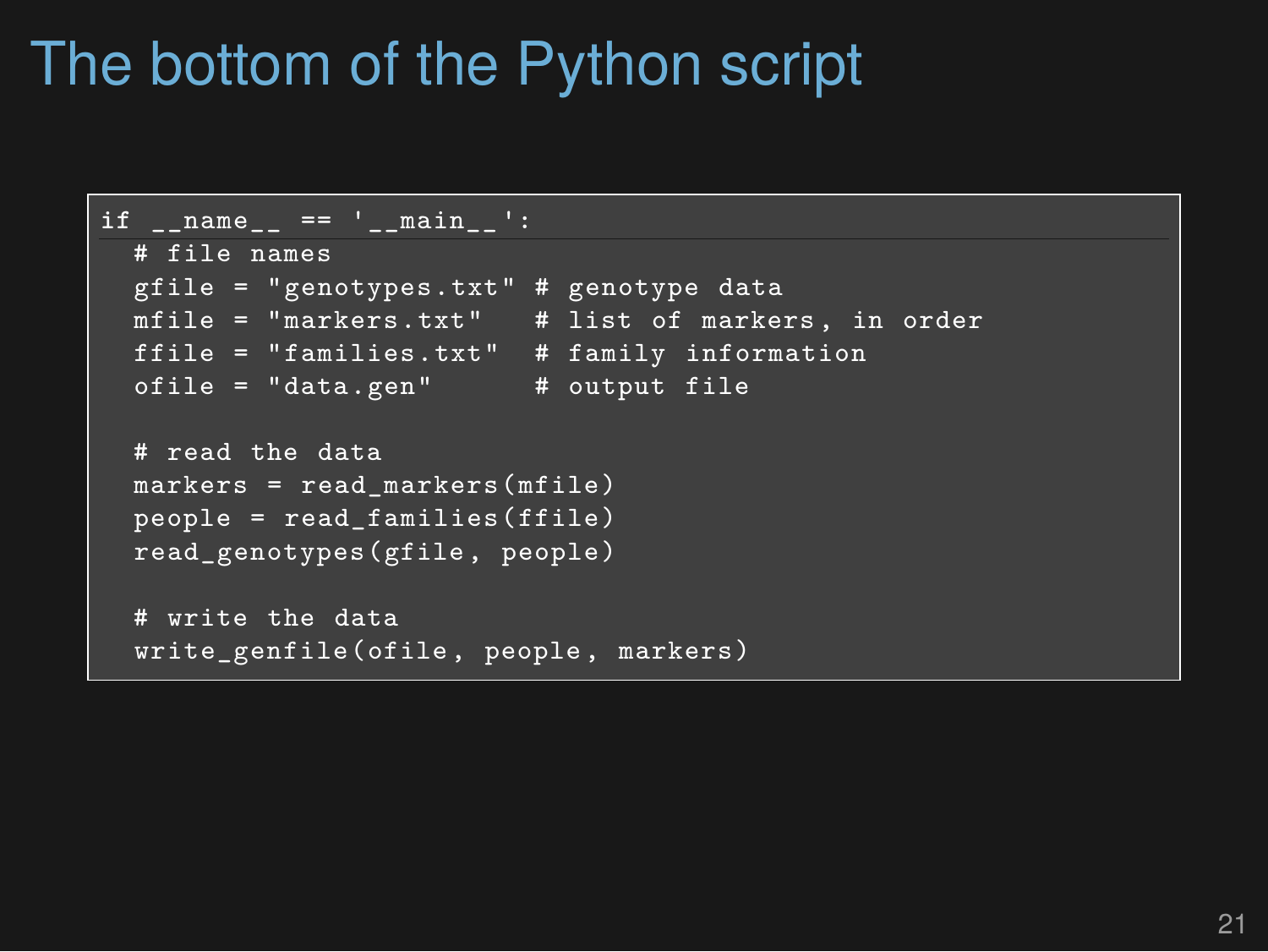## Basic types

▶ float

$$
x = 0.3
$$

 $\blacktriangleright$  int

 $m = 5$ 

- $\triangleright$  string
	- $s = "blah"$
- ▶ bool
	- $x = True$  $y = False$
- ▶ None
	- x = None
- ▶ complex  $x = 5 + 0j$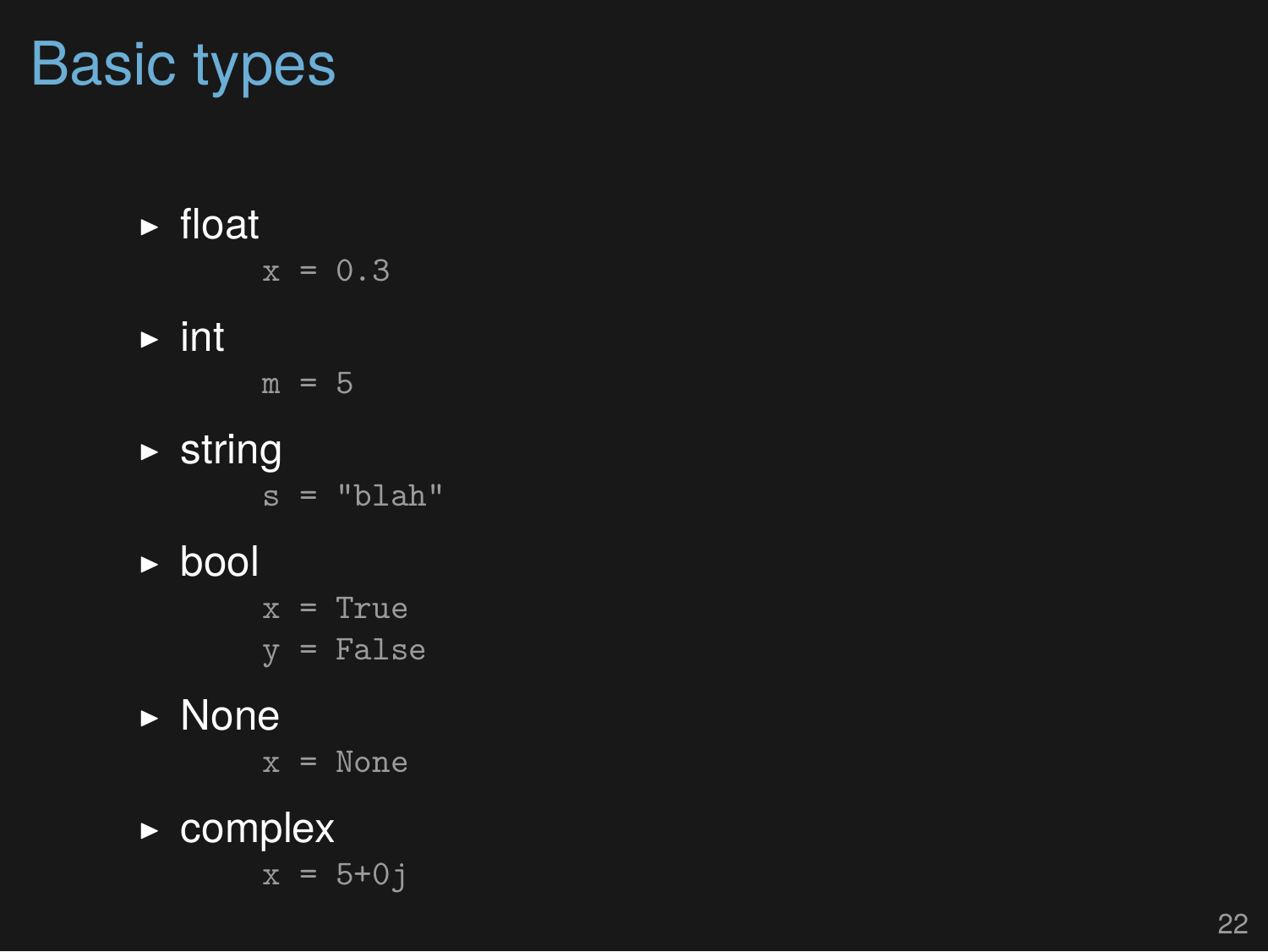## Converting between types, and such

```
\overline{n} = 5
type(n)
s = str(n)x = float(n)"%s %s %s" % (n, s, x)
"%d %d %d" % (n, int(s), x)
"%.2f %.2f %.2f" % (n, float(s), x)
dir(s)
dir(x)
s = "blab"len(s)
s[2:]
s[:-1]
for ch in s:
  print ch
```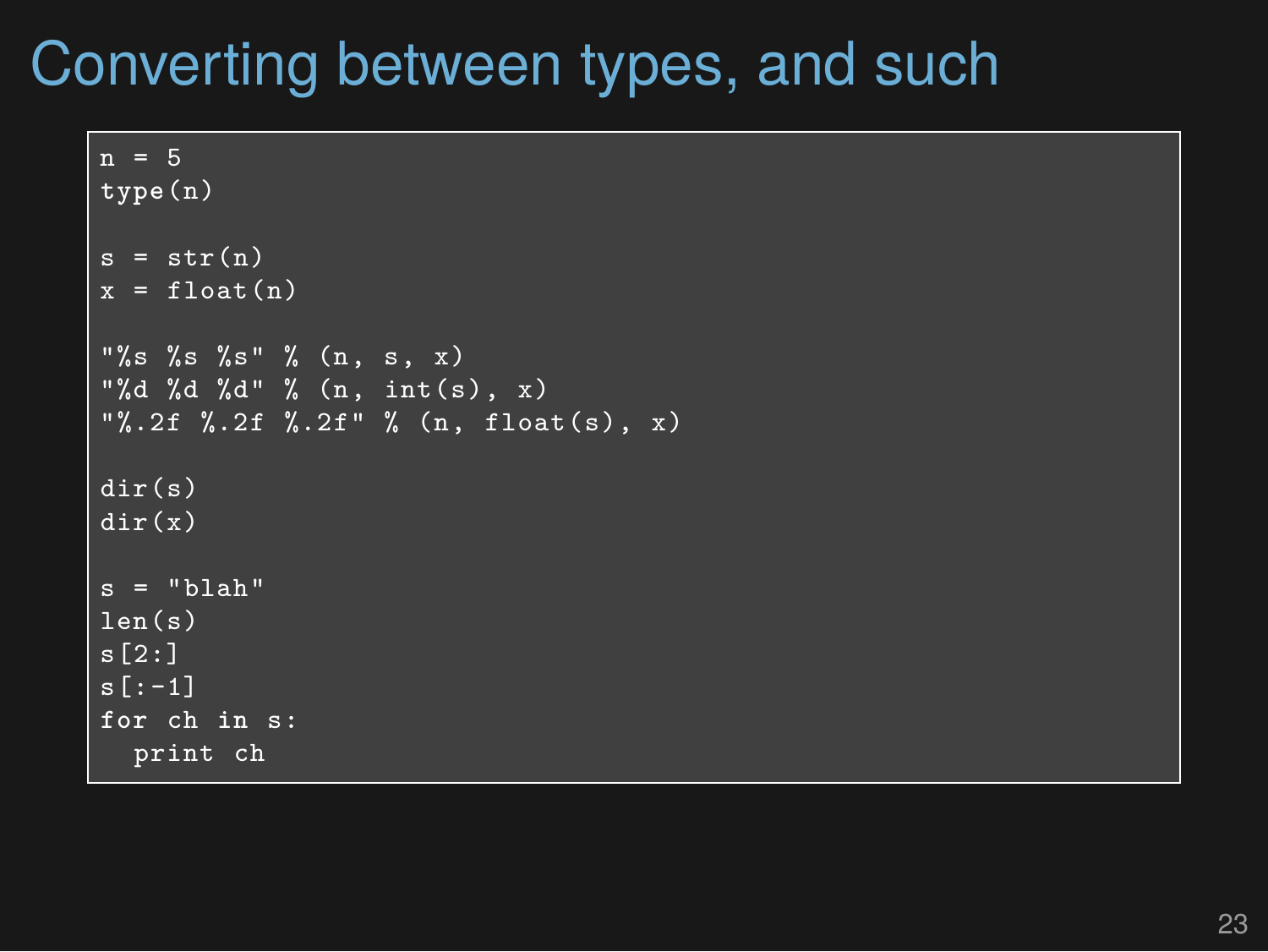## Multi-element types

#### $\blacktriangleright$  list

 $x = [1, 2, 3, None, "blank"]$  $y = [ [ 1, 2 ], [ 3, 4, 5 ], 6 ]$ 

#### ▶ dictionary

 $h = \{ 'x': 3, 'y': 5, 'name': "Karl" \}$ 

#### $\blacktriangleright$  tuple

 $x = (1, [2,3])$ 

#### $\triangleright$  set

 $S = set([5, 3, 5, 1, 2, 1])$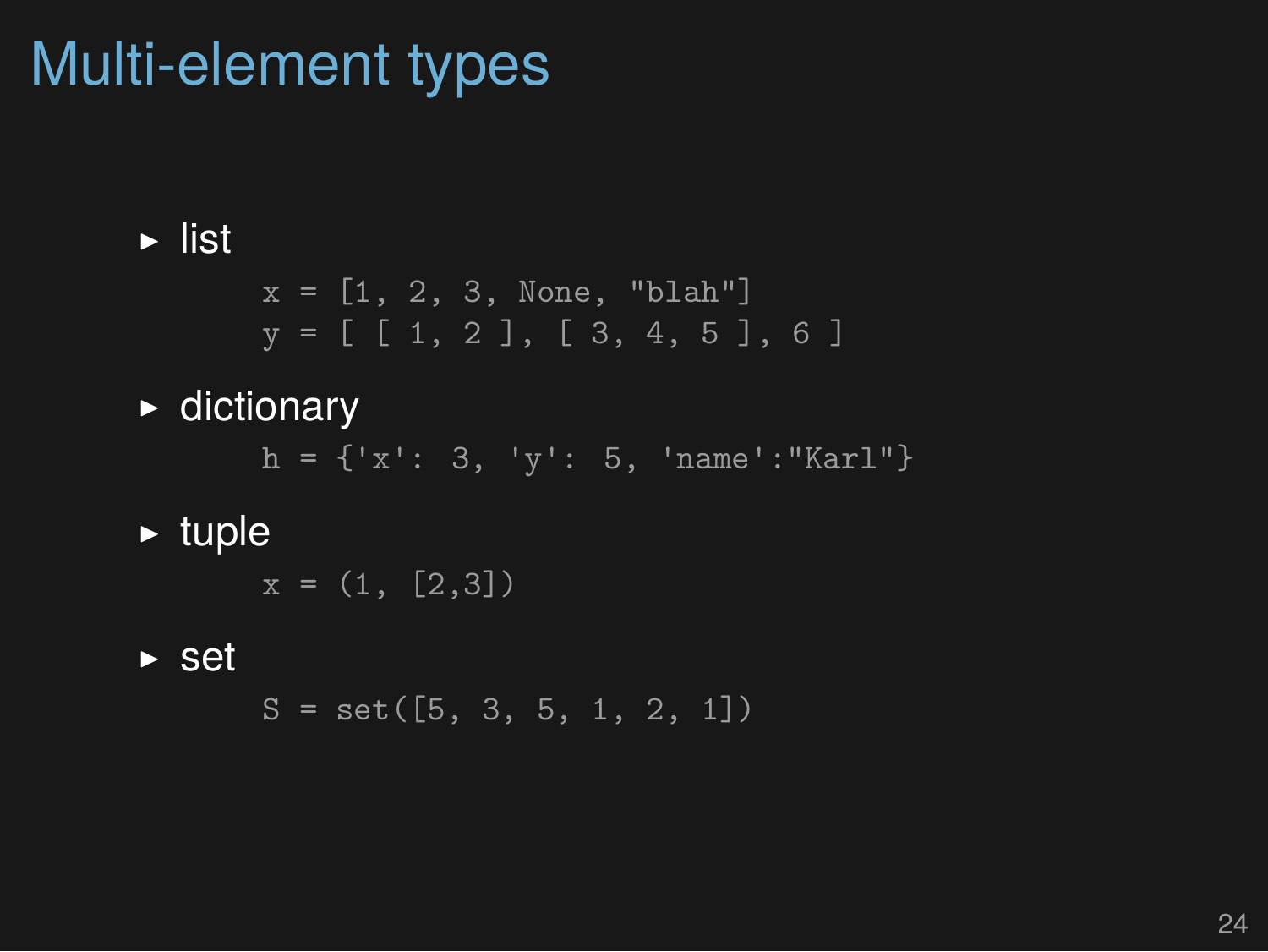### matrices as lists of lists

 $x = [\begin{array}{ccc} 1, & 2, & 3, & 4 \end{array}]$ , [5, 6, 7, 8], [9, 10, 11, 12] ] x[1][3]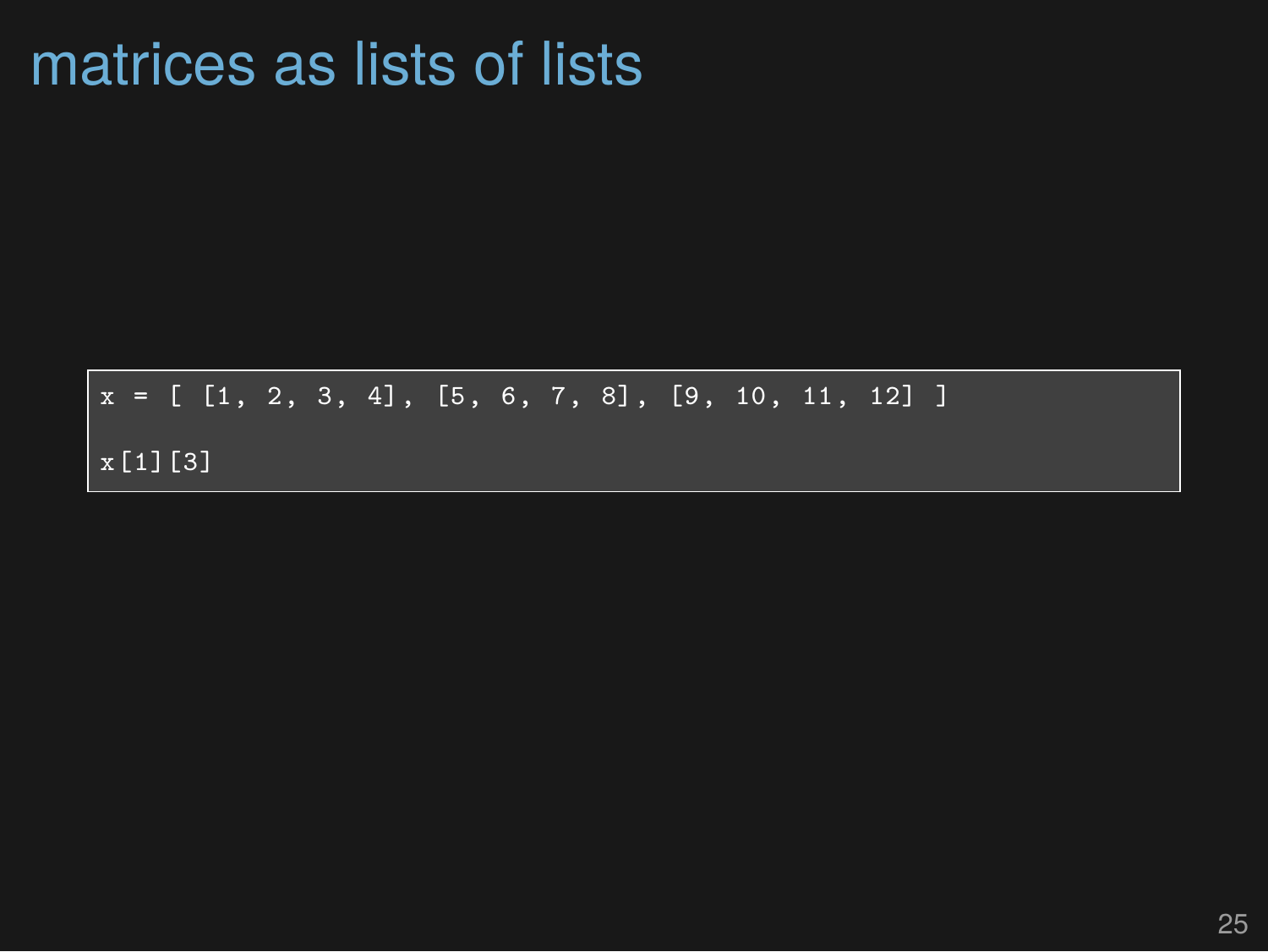## for loops

```
vec = range(4)for
x in vec:
  print (x+1)**2
import math
for
i in xrange(len(vec)):
  print math.log( vec[i] + 1 )
h = \{x':3, 'y':4, 'z':2\}for
k in h:
  print k, h[k]
for
k in sorted(h.keys()):
  print k, h[k]
for k,v in h.iteritems():
  print k, v
for
v in h.itervalues():
  print v
```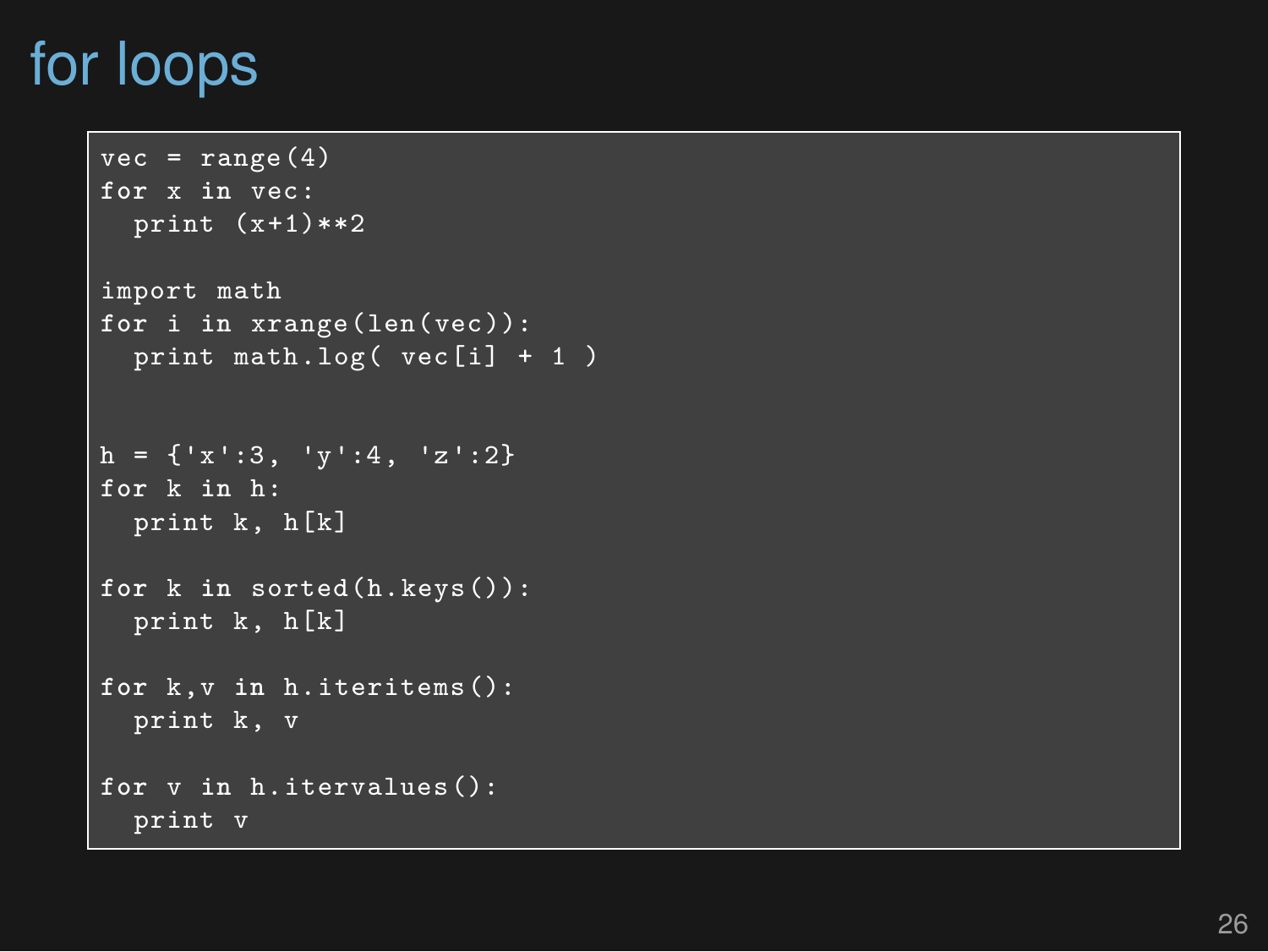## list comprehensions

```
vec = range(10)[v**2 for v in vec if v > 5]
h = \{x':3, 'y':4, 'zz':2\}[h[k]**2 for k in h]
[h[k]**2 for k in h if len(k) == 1]
[[k, v**3] for k,v in h.iteritems()]
dict( [[k, v**3] for k,v in h.iteritems()] )
x = [k+1 \text{ for } k \text{ in } range(6)]y = [True, False, True, False, False, False]
[x[i] for i in range(len(x)) if y[i]]
```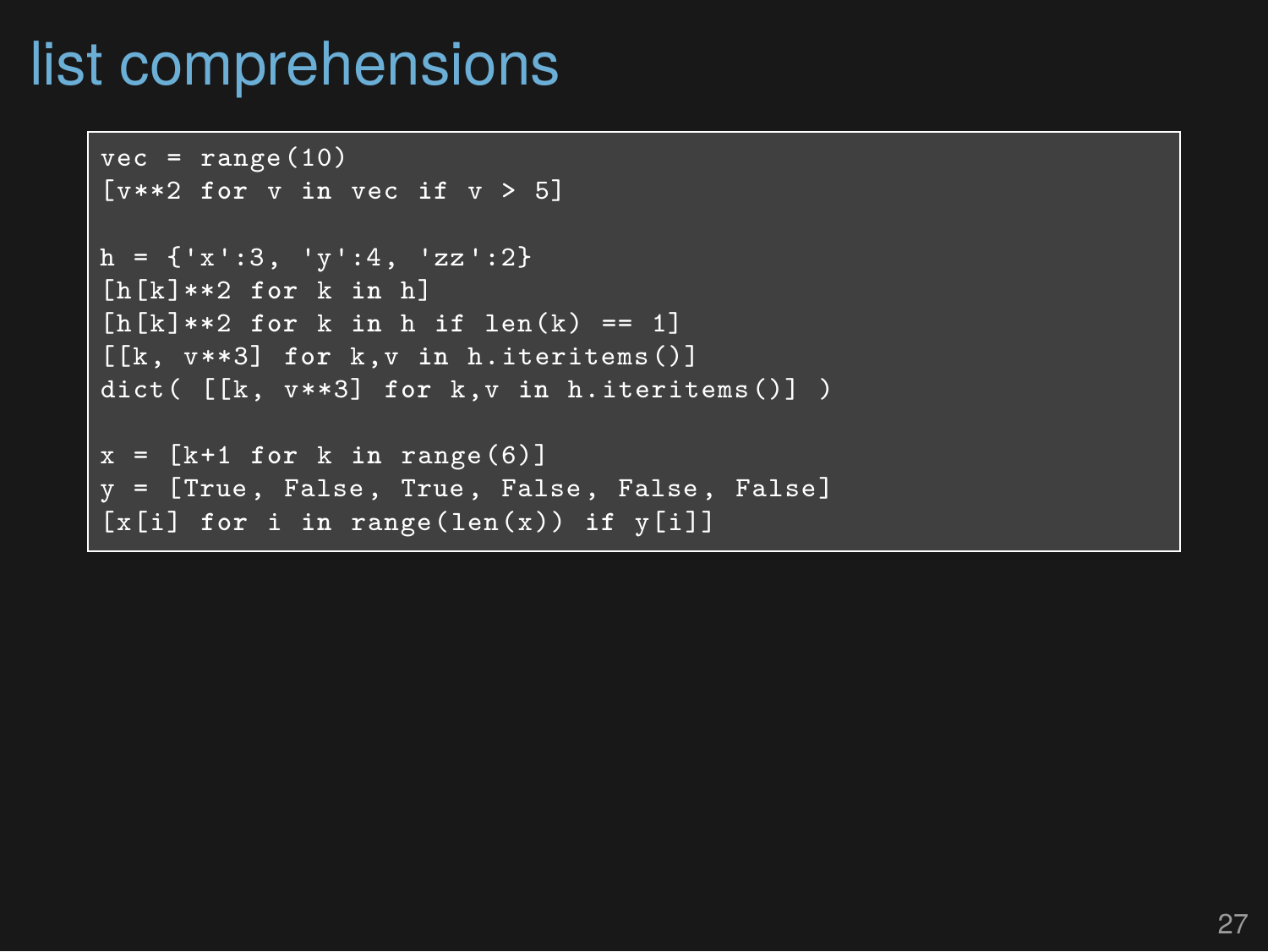## More with strings

```
x = "bread and jam"
y = x.split("")z = " " .join(y)dir(x)
help(x.index)
x.endswith("jam")
x.startswith("bre")
x.count("a")
x.find("and")
x.find("jelly")
x.index("and")
x.index("jelly")
x.replace("jam", "jelly")
x.capitalize()
x.title()
x.upper()
x.upper().lower()
```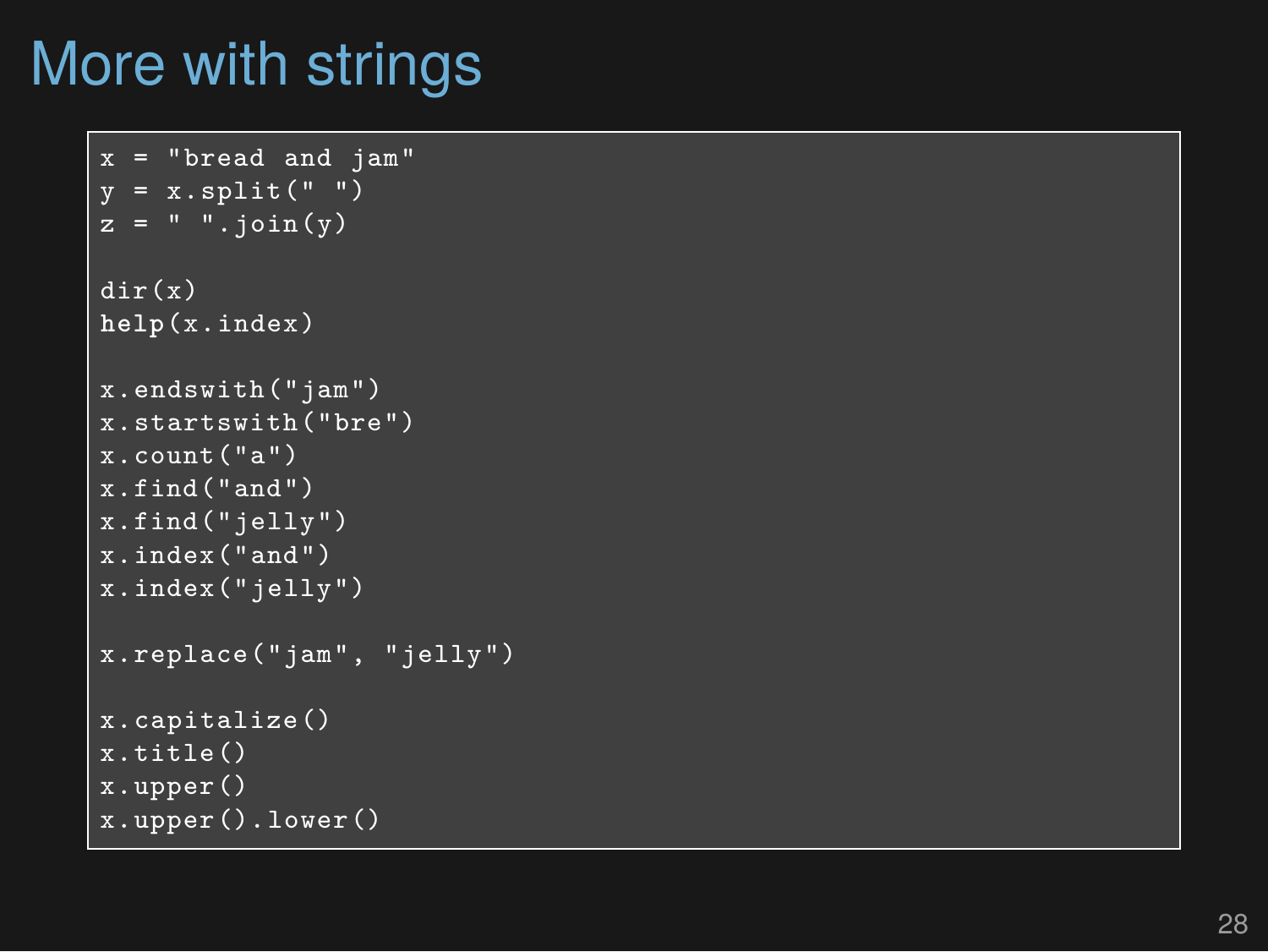## Regular expressions

```
import re
x = "Bread and Jam"
re.findall(r'[A-Z]'', x)re.split(r'[A-Z]', x)re.sub(r'[A-Z]'', '', x)ph = "555-12-3456"
re.findall(r'-', ph)re.findall(r'\ddot{d}+', ph)re.split(r'\D', ph)re.sub(r'\D', '', ph)
```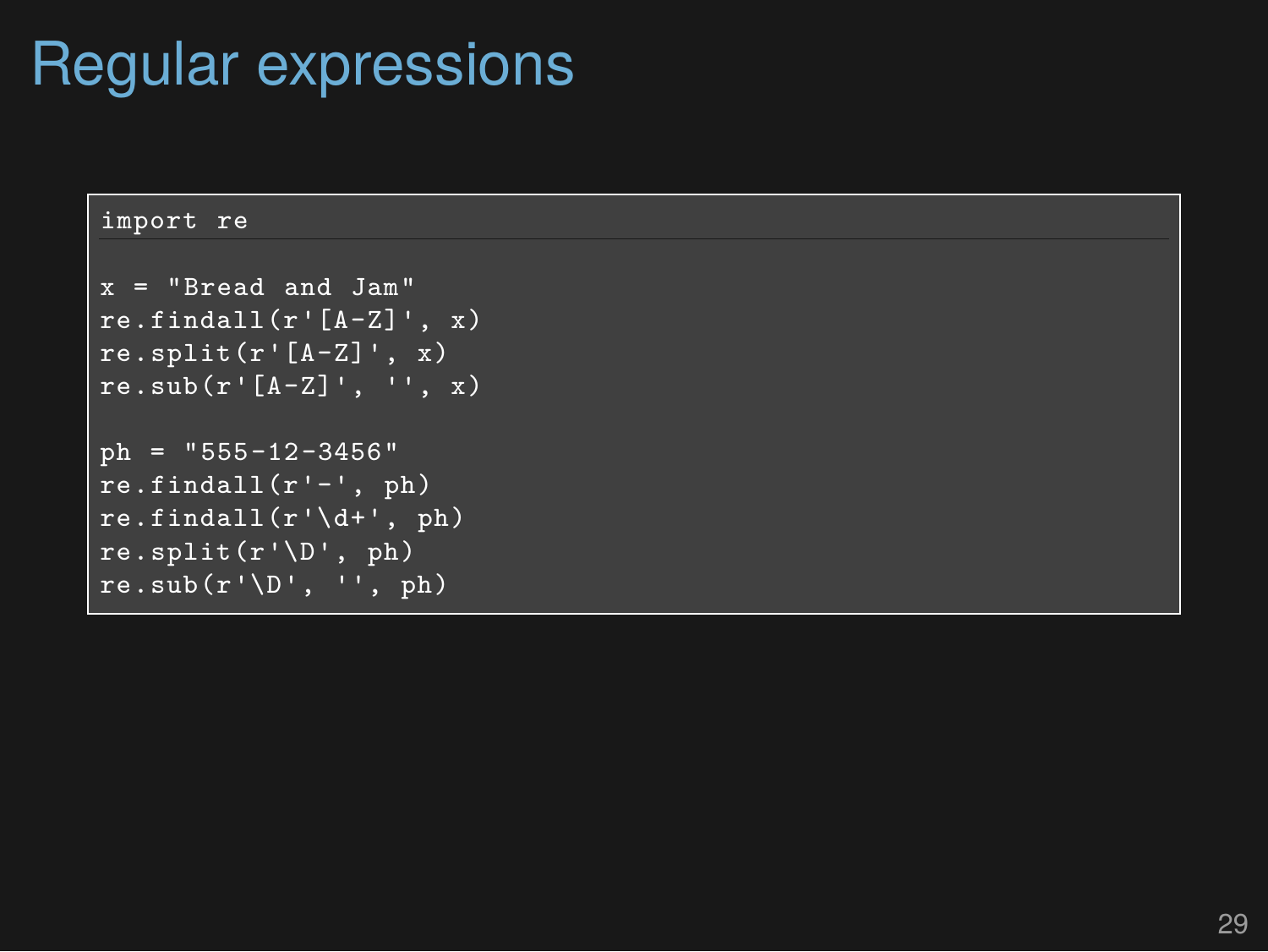### Unit tests: Nose

```
This is nosetest convert2.py
#
# At command line, type "nosetests nosetest_convert2.py"
from nose.tools import assert_equal
from convert2 import *
def test_parse_genotype():
 assert_equal(parse_genotype(" "), "0 0")
 assert_equal(parse_genotype("100/98 "), "100 98")
 assert_equal(parse_genotype("90/96 "), "90 96")
 assert_equal(parse_genotype("90/ 96 "), "90 96")
 \texttt{assert\_equal}(\texttt{parse\_genotype(" 3 / 8 ")}, "3 8")
```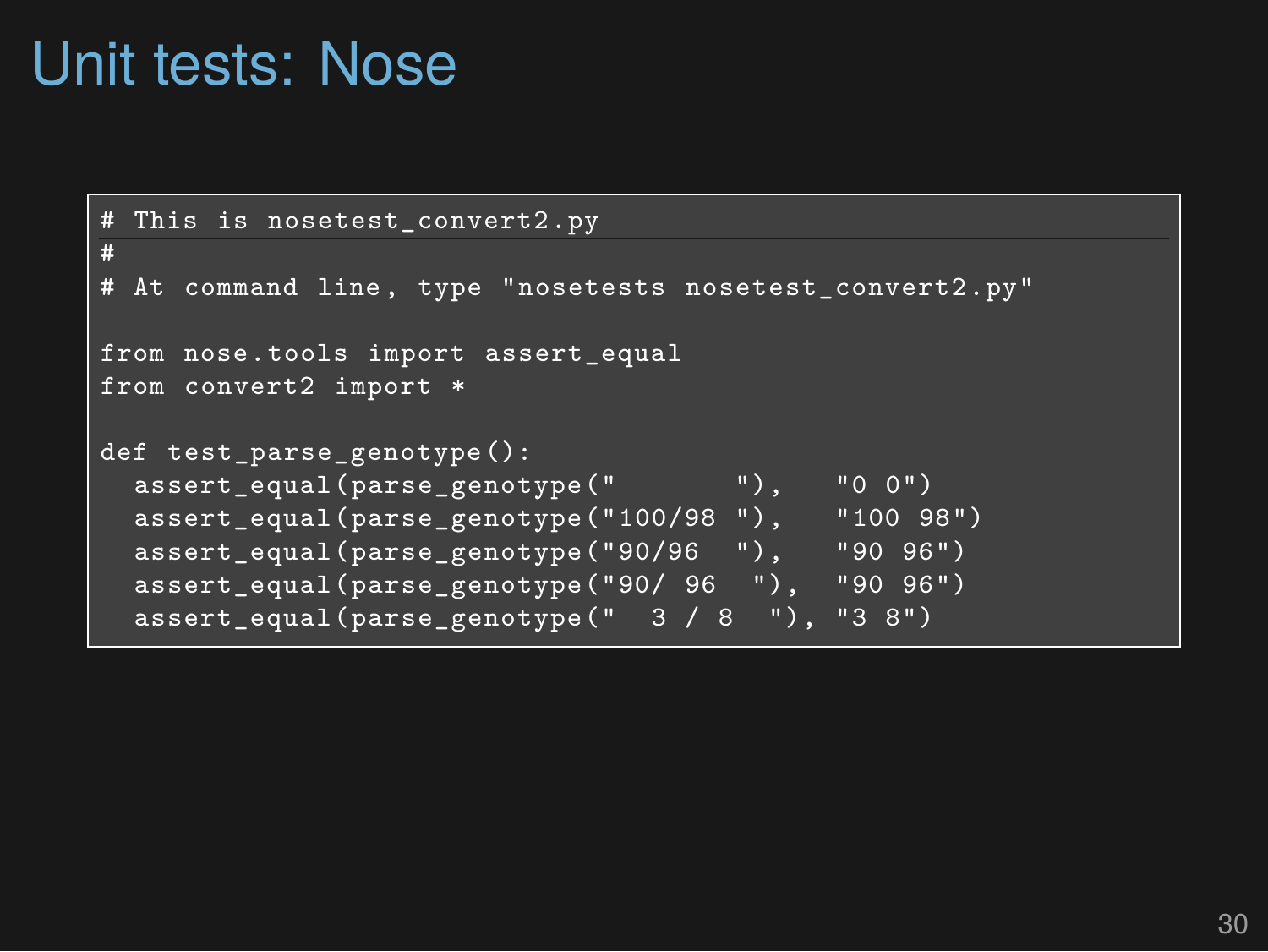### Unit tests: unittest

```
#!/usr/bin/env python
# Test one of the functions in convert2.py
#
# on the command line, type "test_convert2.py"
import unittest
from convert2 import *
class check parse genotype(unittest.TestCase):
 def test_parse_genotype(self):
   self.assertEqual(parse_genotype(" "), "0 0")
   self.assertEqual(parse_genotype("100/98 "), "100 98")
   self.assertEqual(parse_genotype("90/96 "), "90 96")
   self.assertEqual(parse_genotype("90/ 96 "), "90 96")
   self.assertEqual(parse_genotype(" 3 / 8 "), "3 8")
if name == 'main ':
 unittest.main()
```